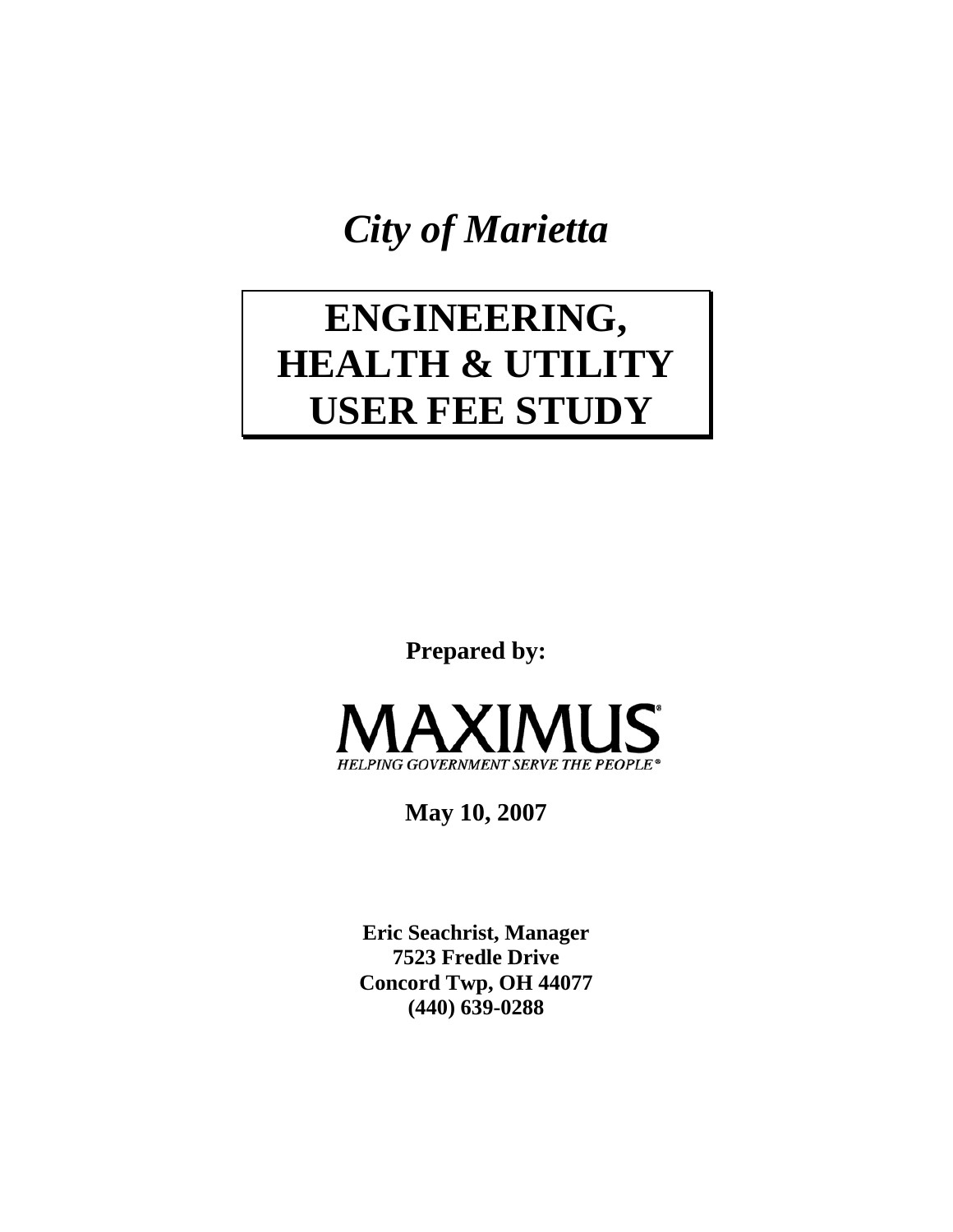## *TABLE OF CONTENTS*

| <u>INTRODUCTION AND BACKGROUND</u>                                                      | 1            |
|-----------------------------------------------------------------------------------------|--------------|
|                                                                                         |              |
|                                                                                         |              |
|                                                                                         |              |
|                                                                                         |              |
| PROJECT METHODOLOGY<br><u> 1980 - Jan James James Barnett, fransk politik (d. 1980)</u> | $\mathbf{3}$ |
|                                                                                         |              |
|                                                                                         |              |
| <b>FINDINGS AND RESULTS</b>                                                             | 10           |
|                                                                                         |              |
|                                                                                         |              |
| <b>CONCLUSION</b>                                                                       | 13           |
| <b>APPENDICES</b>                                                                       |              |
| <b>APPENDIX 1: MAXFEES Results for Engineering fees</b>                                 |              |
| <b>APPENDIX 2: MAXFEES Results for select Health fees</b>                               |              |
| <b>APPENDIX 3: MAXFEES Results for select Water fees</b>                                |              |
| <b>APPENDIX 4: MAXFEES Results for select Wastewater fees</b>                           |              |

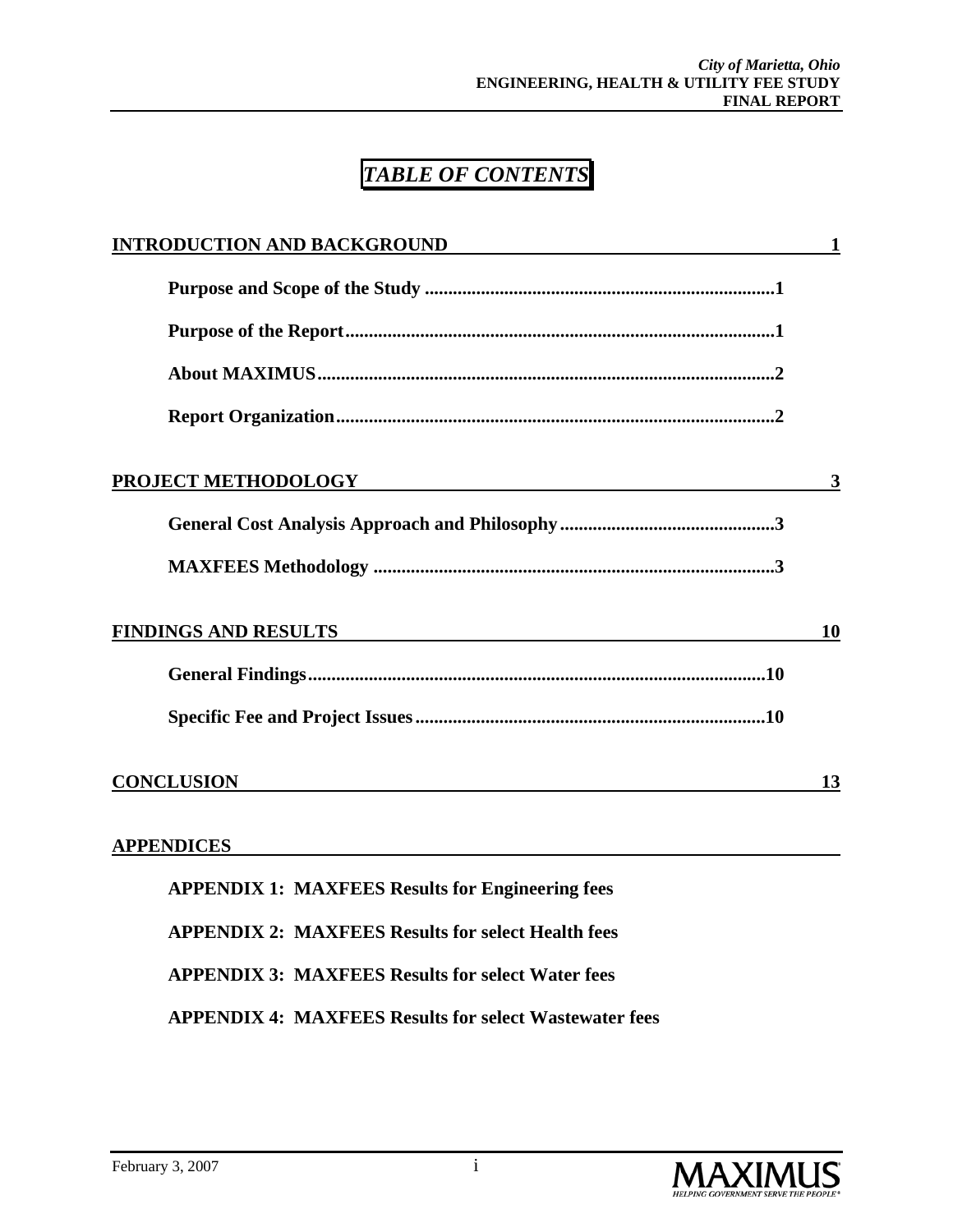### **INTRODUCTION AND BACKGROUND**

#### **Purpose and Scope of the Study**

The City of Marietta Engineering Department engaged MAXIMUS, Inc. to conduct a detailed study of user fee-related services provided by the Engineering, Health, Water and Wastewater departments. The City charges these fees to developers, individuals and groups that utilize the permit issuance, plan check, project review, project management, inspection, and other development-related services provided by all three departments. In the course of this study, MAXIMUS evaluated the actual cost of providing these services.

The principal goal of this study was to calculate the full cost of providing the services, including all direct, indirect, and support costs associated with building and zoning permit services. Secondary objectives of the study included:

- Ensure that the fees are reasonable and fair.
- Ensure that the fees are rational and defensible.
- Build a fee structure that recovers the full cost of providing services, whether currently subsidized by fees or not, in order to ensure continued funding at current service levels.
- Identify potential new fees for revenue recovery
- Examine the current agreement with Washington County for building/zoning fee services and recommend any changes to make in contracting for such services

The MAXIMUS study employed our rigorous and proven project approach and analytical methodologies to evaluate the City's costs for select user fee-related services. We based the analysis on existing data, when available, and on other actual figures and estimates provided by the City. The study focused on the actual cost of services, as the City currently provides them. We did not examine or evaluate the effectiveness, efficiency, or value of the City's programs, services, or operations.

#### **Purpose of the Report**

The primary outcome of this study is a series of worksheets and tables that show the detail of the data inputs, cost calculations, adjustments, time estimates, service volumes, and current fee levels. MAXIMUS provided these worksheets under separate cover to City of Marietta. Alternatively, this report summarizes the results of the study, as well as presents conceptual information regarding fee establishment and provides a description of the methodologies used to conduct the analysis. As a *summary* document, this report is not intended to provide all of the detail related to the study process or outcomes.

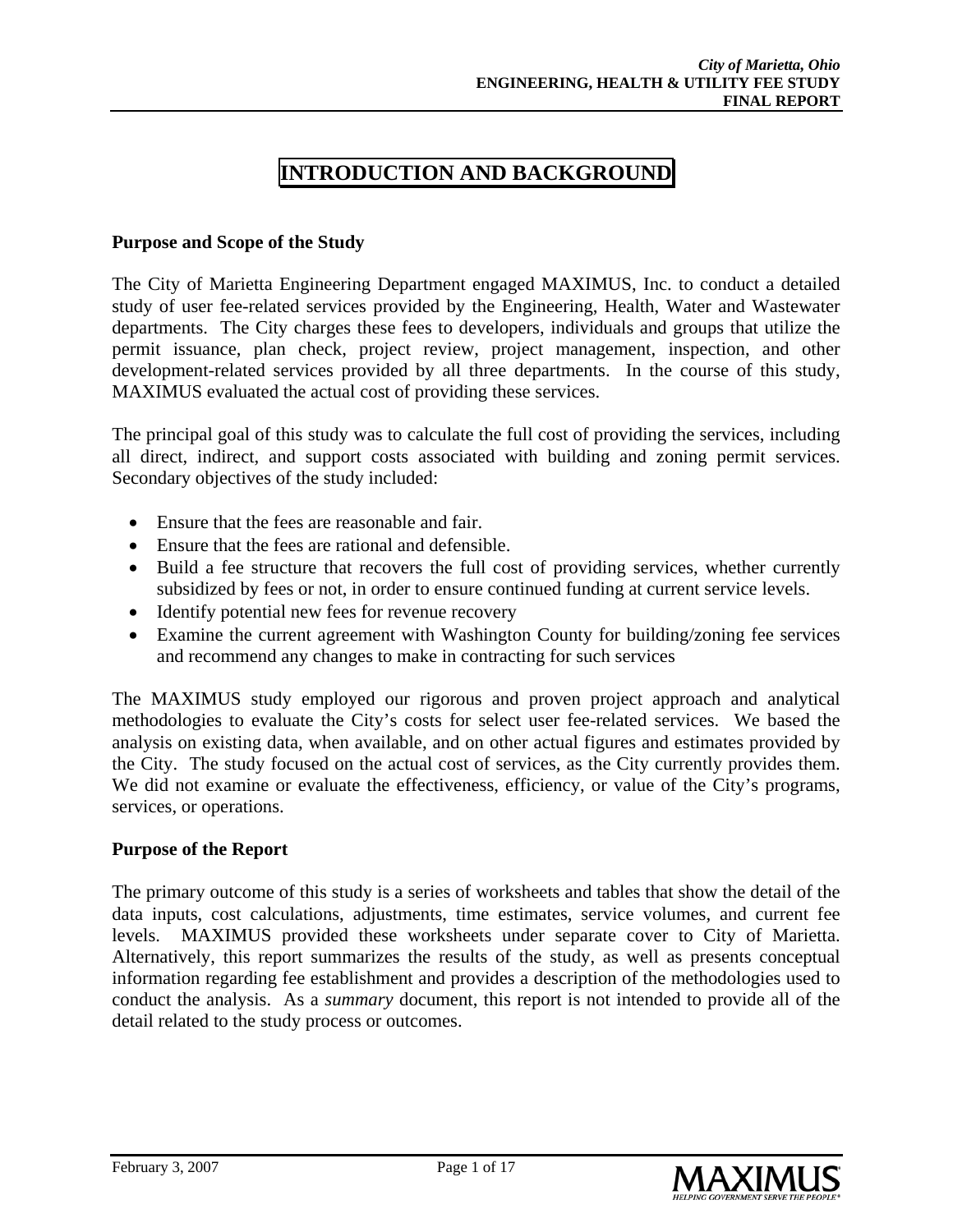#### **About MAXIMUS**

The Consulting Services Division of MAXIMUS is part of a nationwide consulting firm specializing in cost analysis and revenue enhancement studies for state and local government. MAXIMUS is headquartered in Reston, Virginia, with local regional offices in Ohio, Michigan and Indiana. Our Northern Region has provided services to hundreds of city, county and state agencies in these three states. In addition to being the industry's volume leader in cost analysis studies, we have pioneered approaches to fee analysis, including our MAXFEES approach that we employed for the City of Marietta User Fee study.

#### **Report Organization**

Following the initial discussion of background information, this report will present the conceptual issues that guide the MAXIMUS fee (cost of service) study. The report will then address the steps of the MAXIMUS methodologies we employed to conduct the study. The summaries of the actual findings will follow, including tables of the actual costs of services and discussions relating to some of the specific issues that emerged during the study.

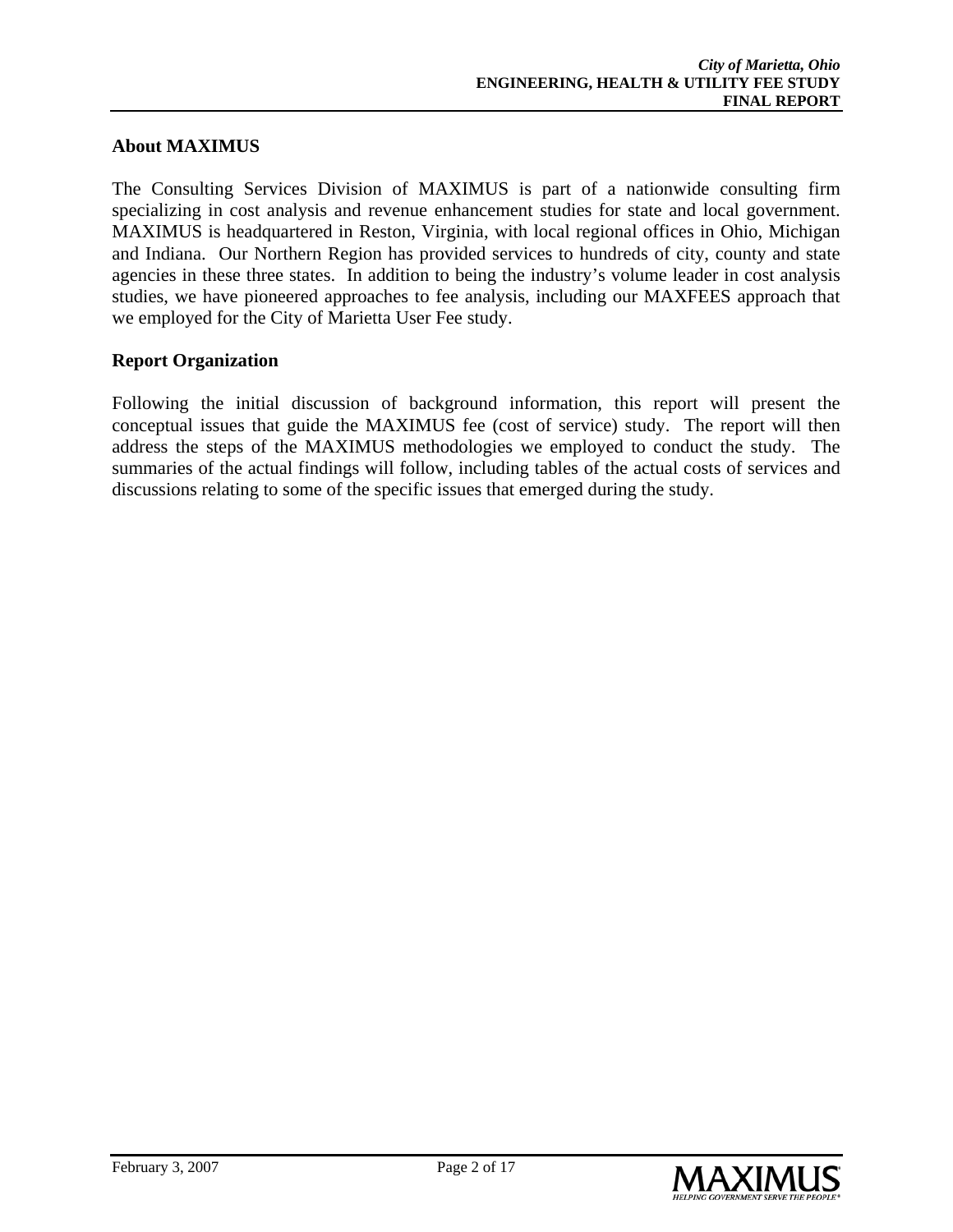### **PROJECT METHODOLOGY**

#### **General Cost Analysis Approach and Philosophy**

The purpose of a user fee study is to determine the full cost of services offered by the agency for which user fees are currently being charged or could be charged. The full cost can usually be compared to current revenues to determine the existing amount of subsidy (or overcharge). With this knowledge, a governmental entity can make informed decisions concerning appropriate fee adjustments. MAXIMUS is able to assist in understanding fee-related issues and trends. However, in the final analysis, the actual decision to increase or decrease fees is a local decision.

The underlying rationale to charge full cost for user fees is simply this: the City is providing a distinct service or product to a business or individual who is gaining a monetary, emotional, or recreational benefit. A policy that is equitable requires that others who do not participate in that benefit should not subsidize individuals or businesses. For example, should a long-term resident living in a central part of the City contribute towards a subsidy to a developer opening up a new subdivision on the edge of the City?

Our methodology for developing fee-for-service calculations is to create a standard cost model for each current and potential fee. We believe that a service qualifies for the "fee" designation when the activity benefits a specific individual or group, as opposed to the public at large. For example, a development activity clearly fits the definition – whether the beneficiary makes a near-term profit or not – as opposed to police patrol or parkland maintenance, which benefit the community as a whole.

The costs we develop are "full cost," since they include all direct and indirect costs, including direct support costs from other departments. The indirect costs include program and department support, plus city-wide overhead (e.g., city administration, finance, law department, building maintenance, etc.). Our final report includes our determination of the full cost of each service.

#### **MAXFEES Methodology**

#### General Description

The City of Marietta currently uses a combination of flat and variable fees -- a method adopted by most municipalities in setting building, permit and plan check fees. The City of Marietta, like many other jurisdictions, sought an a method of calculating fees to establish a link between the fees charged to the community and the actual cost of providing the services. Such a link is increasingly becoming a desired policy goal in many other communities.

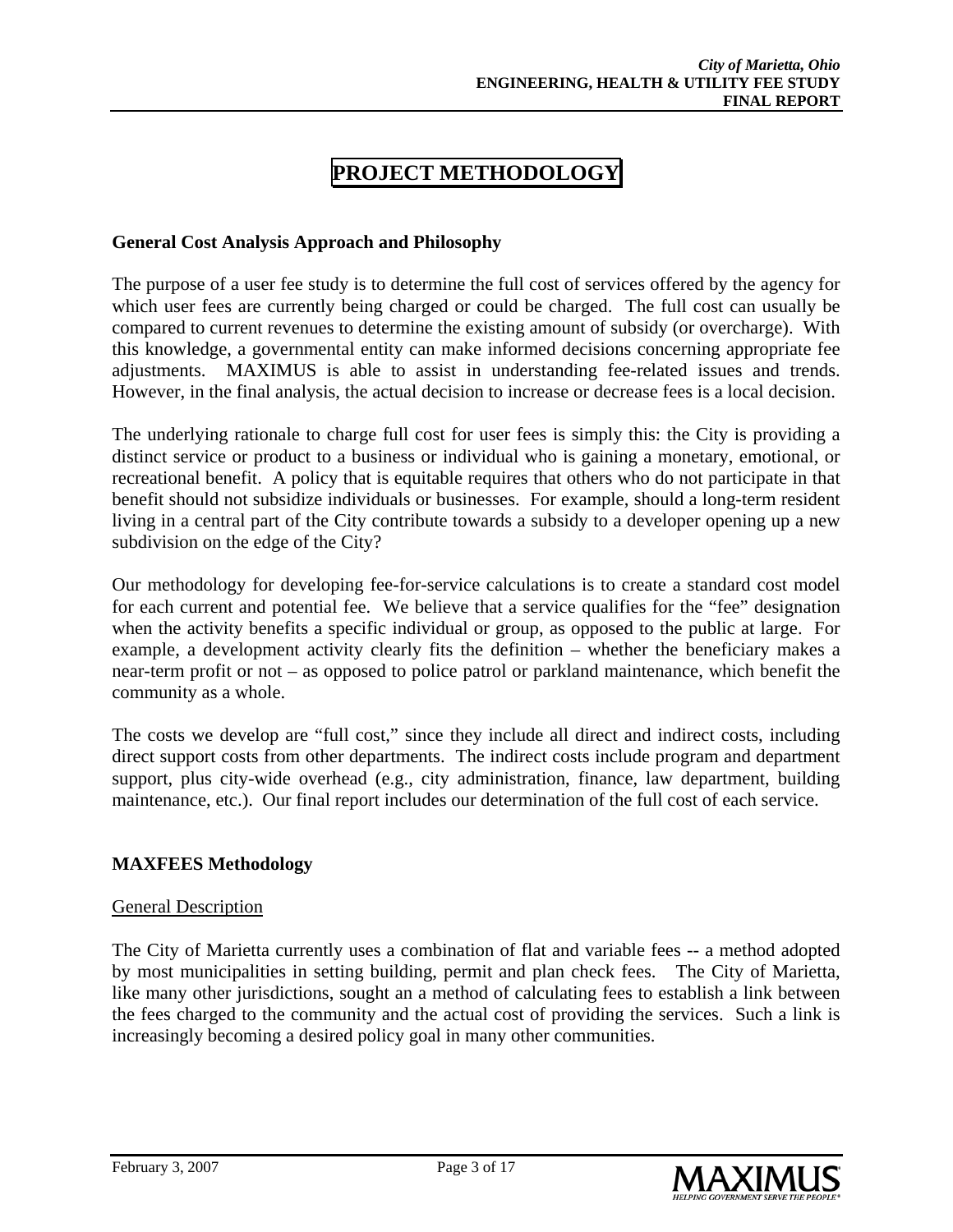Our MAXFEES methodology is designed to establish a strong connection between project cost and fee levels (revenue requirements). Furthermore, we believe the methodology meets the following imperatives of any governmental fee structure. It is:

- $\triangleright$  fair to both the applicant and the jurisdiction,
- $\triangleright$  definitive,
- $\triangleright$  practical, and
- legally defensible.

The MAXFEES model is simple in concept. We create a list of discrete fee-services (discrete, in that we differentiate fee-services by activity and/or by effort required to deliver a unit of service.)

We then identify the standard time of applicable personnel to complete the process for each feeservice, and apply these time requirements to the laborer's average productive hourly rate.

In turn, labor costs act as proportional cost drivers for all fee-services delivered by a given department. That is, the department's annual operating costs for services and supplies are allocated to its various fee-services based upon the respective share of effort required to deliver each fee-service in a sample year.

#### MAXFEES Steps

MAXIMUS originally based its MAXFEES (and for larger scale operations, NEXUS) methodology on the information and concepts outlined by Michael W. Bouse in his book, Establishing Building Permit Fees published by the International Conference of Building Official's (ICBO) in 1998. Over the years, we have added new levels of analysis and otherwise modified and improved the methodology and model to better address the need to link fees to actual costs, enhance accuracy, and add to the usefulness of the results to the local agencies and their customers. Because of these many improvements to the model, our MAXFEES approach is even more defensible and appropriate for local building and safety agencies.

The following section summarizes the major tasks of the MAXFEES approach and the related steps necessary to complete each task:

#### *Task 1: Determine the Productive Hourly Rate*

The basis for all costs in the MAXFEES model is the "productive" hourly rates, either as a departmental average, or where wide ranges exist, for individual personnel. Within the context of this study, the term "productive" does not establish a subjective or qualitative measure of the performance of employees. Instead, it simply indicates the amount of time the average employee would be "billable" to specific fee-services during the year.



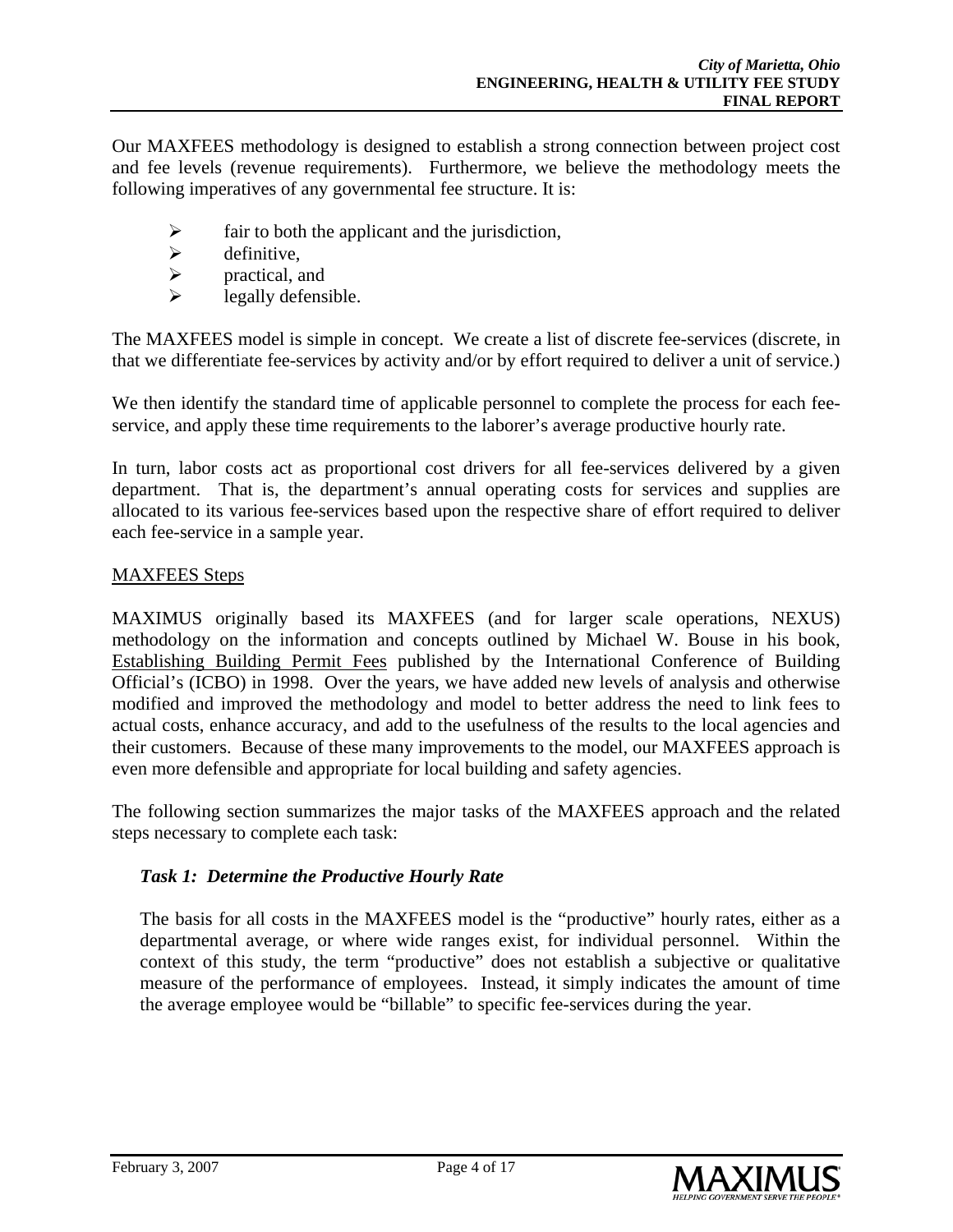A productive hourly rate seeks to recover the full cost of the actual time staff performs work related to fee-services. This cost includes factors to recover:

- direct salaries.
- employee benefits,
- services and supplies,
- city and department overhead and indirect costs,
- administrative, support, and supervisory staff,
- other program-related costs, such as reserve contributions and fixed assets (annualized use).

The total of all of these costs is the total cost for the department to operate annually. Actual Expenditures for 2005 expenditures have been used for departmental costs, with some adjustments as noted.

- Step 1: In order to calculate the rate, MAXIMUS worked with departments to identify the average number of productive hours available for staff. These figures reflect a full-time equivalent employee, with reductions made for non-productive time, such as vacation, holidays, sick leave, training, meetings, and other non-fee related work. The total number of productive hours for staff, discounted for administrative and other wholly non-direct-production staff, is factored into the rate. (Note that non-billable, fee service related time is identified, itemized, and calculated separately, should policy makers wish to include such costs into the fee structures.)
- Step 2: MAXIMUS divided the total annual cost of departmental staff by the total number of productive hours to establish fully-burdened, productive hourly rates for each departmental position.

#### *Task 2: Determine the Actual Costs for Each Fee-Service*

A value of the MAXFEES model is its ability to calculate the cost of permits for services and take into account the differential consumption of effort and economies of scale that exist. The steps for calculating such fees are described below:

- Step 1: MAXIMUS worked with departments to establish a list of service activities within the City for which there is a desire to recover full costs. We initially based this list on existing fee schedules, but we modified it to better fit the business practices and desired fee-services of the department in question.
- Step 2: The department established a standard level of service delivery for each feeservice that served as the focus of time estimates for process completion. For example, in order to specify the time necessary to inspect a new residence, the department needed to know the size of the home under consideration.

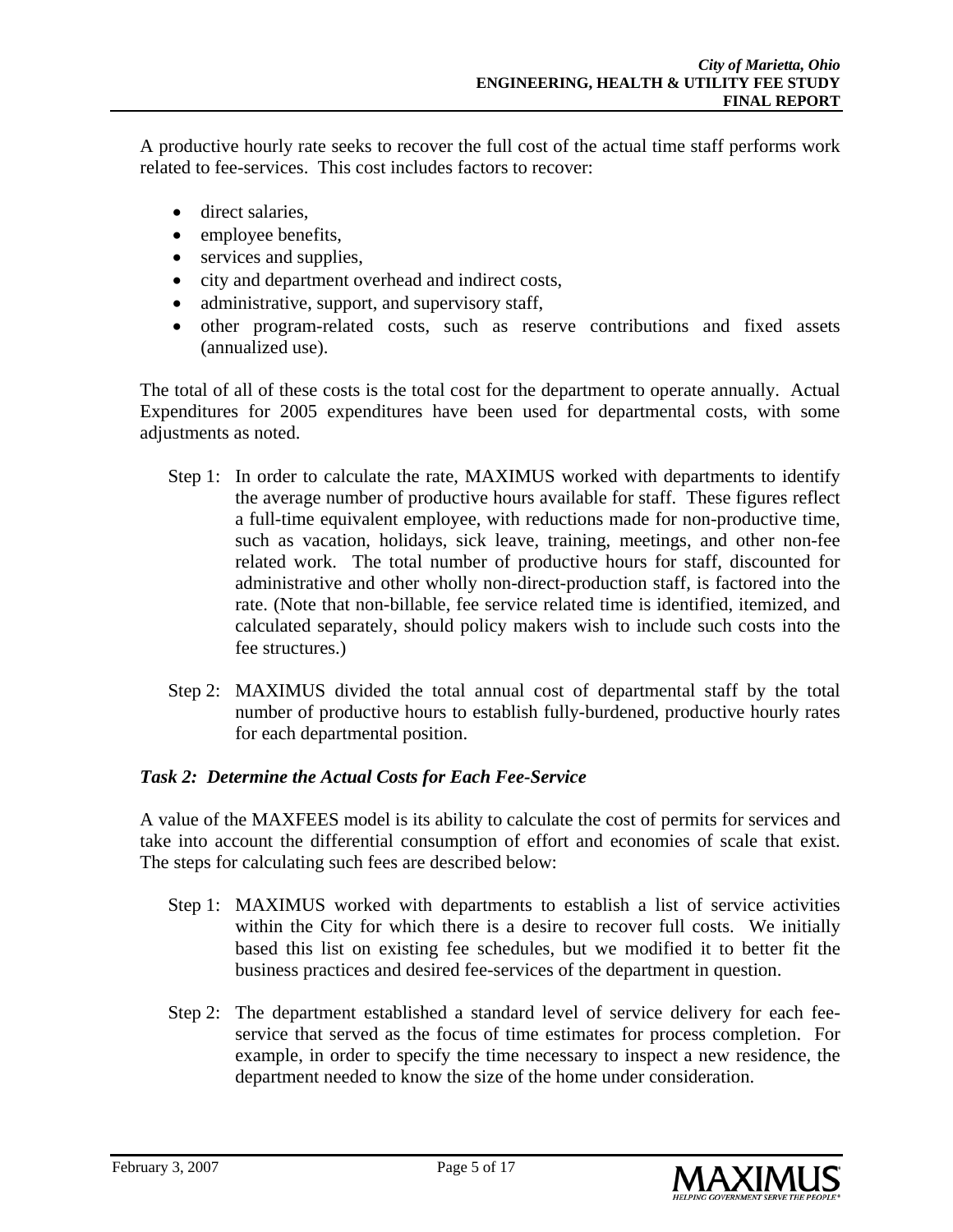Step 3: Each department provided estimates or actual data, when available, relating to the time necessary to complete the fee activity for each service type (e.g., residential/commercial/industrial.)

The fee activities also represent time consumed in direct support of the actual review of plans or on-site inspections. This time includes application and plan intake and processing, handling and distribution, travel to sites, filing, scheduling, re-checks, documentation, and other necessary and related services and activities – unless a separate application fee was developed alongside of the fee-service in question.

Step 4: The MAXFEES model multiplied the total time required for each fee-service type by the average productive hourly rate (Task 1) to determine the total actual processing cost for that service type.

#### **Alternative Fee Analysis Methods**

Local government fee analysis is an imperfect endeavor, as it normally seeks to standardize charges for services that may have variable inputs, processes, and outputs. The most accurate and comprehensive approach to determine fees is to charge each individual fee payer for the actual time (converted to actual cost) and materials necessary to provide the specific government services to him/her. Under this "time tracking" model, every charge would be unique, since this approach requires the City to track all costs associated with each particular project, including the specific allocation of city staff time shared between projects.

The time tracking approach results in a significant administrative burden for direct and support staff to constantly track and calculate costs and fees to each individual customer. The result is a greater cost (direct and overhead), loss of efficiency, and time delays as staff are forced to devote additional administrative and direct time (both charged to the customer) to track the time. The complexity of this approach (i.e., variable staff costs, variable time consumption, variable material consumption, variable overhead and indirect charges, etc.) is also contrary to the efficient practices and the approaches used by many business enterprises that provide a high volume of services to a wide variety of customers each year.

MAXIMUS generally recommends against the "time tracking" approach for building permits. First of all, the potential greater accuracy of tracking and charging for individual consumption of government services is likely outweighed by the additional burdens and probable costs borne by the customer. In addition, without standardized fees, MAXIMUS is concerned about the potential for impact to the jurisdiction and its customers regarding the fluctuations in actual time and construction slow-downs, whereby there may be unintended consequences, such as, "work efforts may expand to fill the time budgeted to complete the task." In periods of low construction activity, the staff of a building plan check and inspection unit may devote more time to individual tasks (because they have the time and need to fill it). This situation causes inordinately high fees to be charged to the applicant.

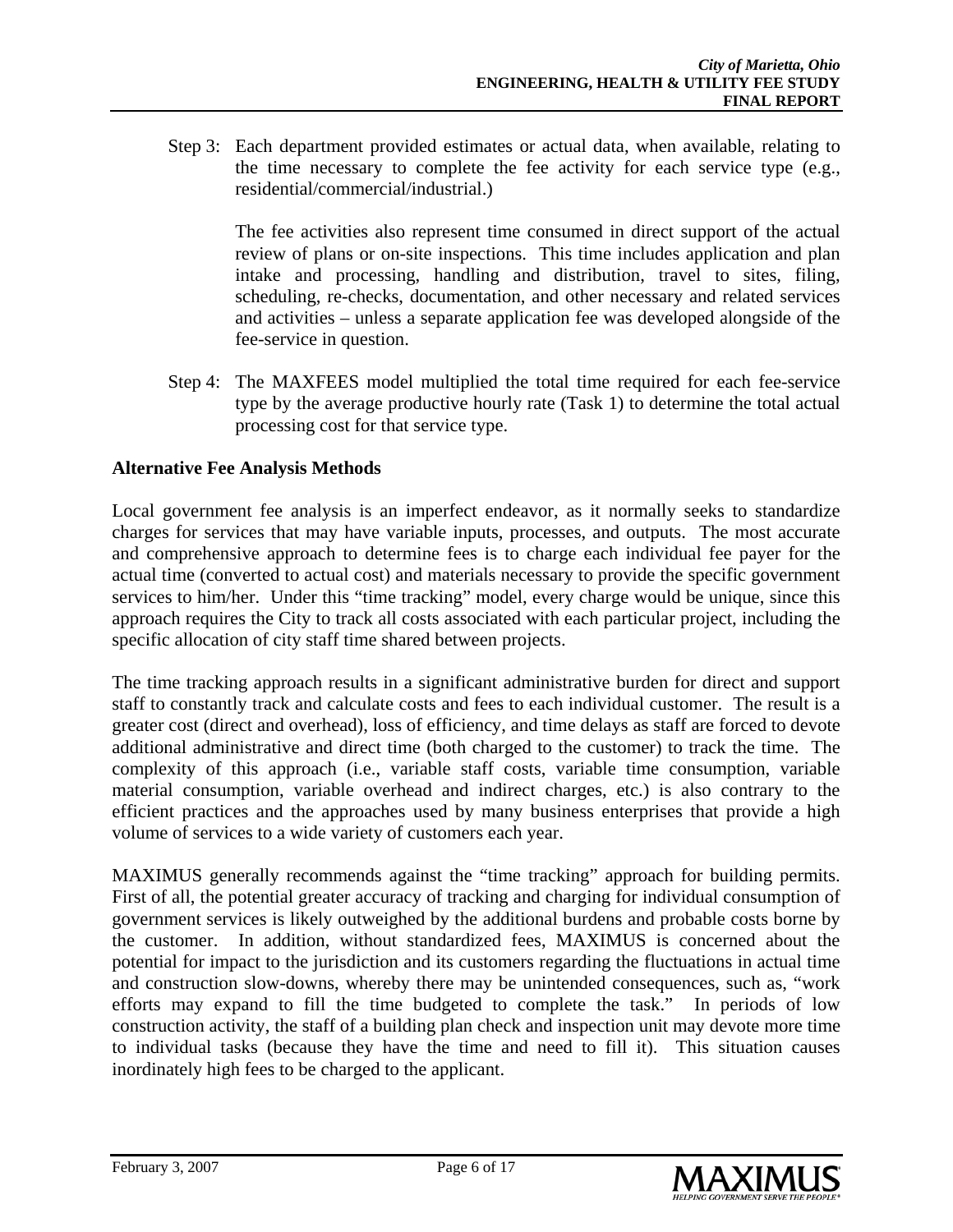Despite our general discouragement, in some special cases, the time tracking approach may be optimal, such as when the local jurisdiction has a compelling need for accuracy and defensibility, due to litigation, outside reporting requirements, or significant gaps in current data collection. In addition, a specific time tracking approach may be the only feasible method in unique or extraordinary land development or building cases that do not reasonably fit within the existing fee structure (e.g., stadium, aquarium, amusement park, etc.).

It is noted that fluctuations in service activity may impact the overall cost recovery rate of the department. Potential impacts include:

*Construction Activity Slowdown*: If construction activity decreases significantly without a proportional staff reduction, overall cost recovery will decrease, resulting in a subsidy.

*Construction Activity Upturn*: If construction activity increases significantly without a proportional staffing increase, short-term cost recovery will increase because fees are collected before work efforts are expended. However, mid-term cost recovery should remain at full cost levels, assuming the City can add appropriate staff and "work-down" the project inventory.

With the above considerations in mind, hourly rates for personnel were calculated under separate fee categories for departmental reference. These labor rates could be adjusted annually based upon cost-of-living adjustments and/or calculated variations in annual operating budgets.

**Because of the wide range of numbers, types and labor-time required for the performance of water and wastewater connection (tap-in) permits, it is recommended that the City continue to bill for these services based upon actual labor-time required per job. It is recommended that the City, however, use the hourly rates calculated in this study, and that the City replace reference to its equipment use schedule in its Codified Ordinances with the Ohio Department of Transportation's equipment use schedule (which is updated quarterly.) Also, it is recommended that the City continue to charge customers for materials, as they have been doing, but that they charge at cost, without markup. The rationale behind the removal of the markup is that all overhead costs are recovered through the proposed labor rates.** 

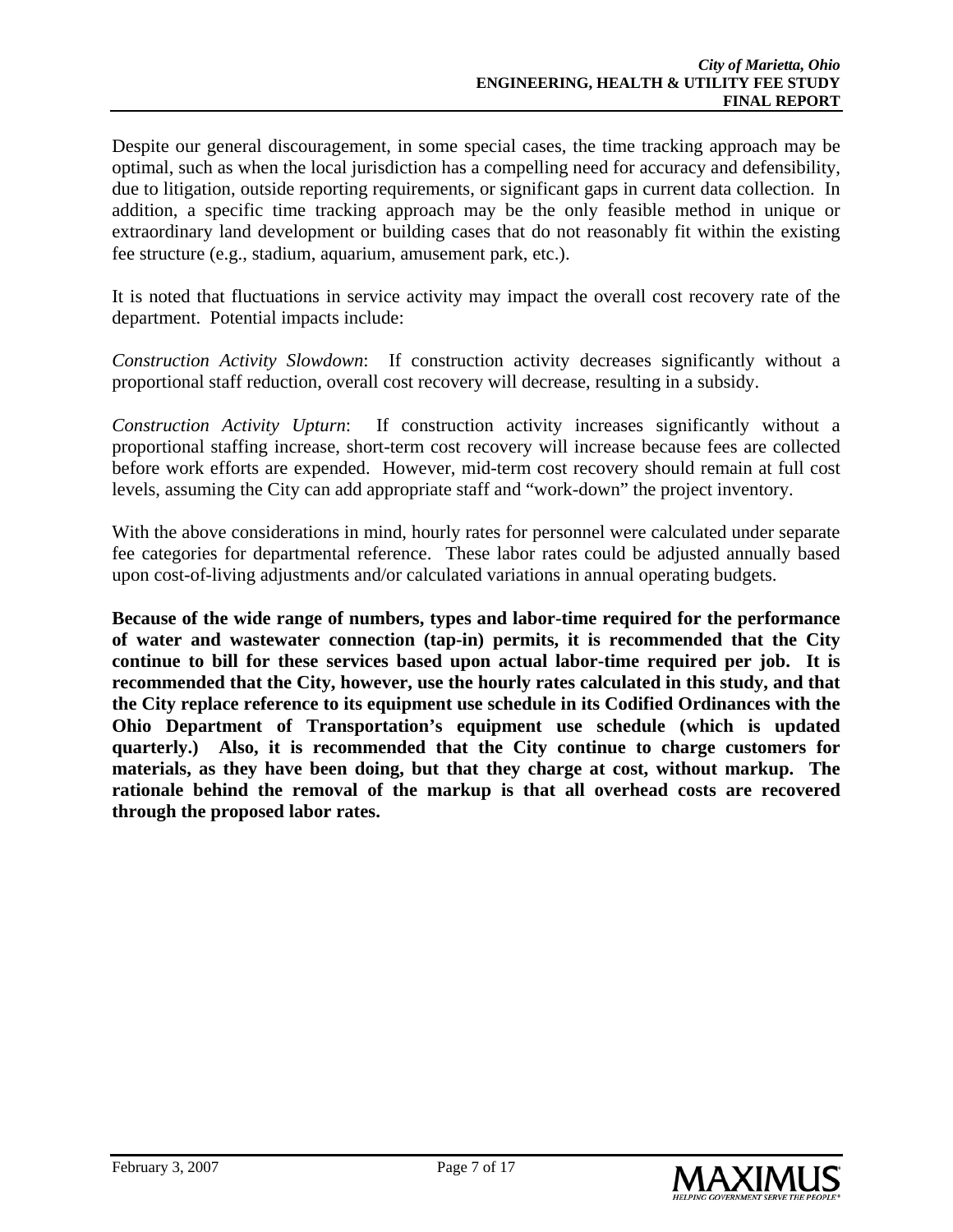### **FINDINGS AND RESULTS**

#### **General Findings**

As a cost of service (fee) study, the project did not seek to determine answers to specific complex issues faced by the City, nor did it seek to provide recommendations for improvements to city processes or policies. Instead, the purpose was to help the City identify and understand its cost of service—as currently provided. Consequently, our analysis did not result in traditional "findings" regarding the operational effectiveness or efficiency of the department operations. Instead, our findings represent the outcome of the study: various lists of services and their related costs (potential fees). This section of the report presents these results.

In reviewing the report and its conclusions, the following points should be noted:

- 1. Summary numbers are on the full cost basis and include all departmental and city-wide overhead costs.
- 2. For analytical purposes, current revenue is the product of the current fee (or average annual fee in the case of fees that have variable rates) multiplied by unit volume (except where specified). Since the study's unit volume was established to represent management's best estimate for the "normal" annual volume, it may be at variance with actual or budgeted revenues.

#### **Specific Fee and Project Issues**

#### Time "Estimates"

As discussed previously in this report, MAXIMUS believes that an actual time-tracking approach is not reasonable or cost effective for high volumes of fee-related services. Consequently, our fee models employ standardized, averaged, or estimated times for the completion of fee-related tasks. While this approach is imperfect, it can still meet a standard of "reasonableness" with regards to the linkage between the fees and the cost of services, particularly over the course of multiple projects and a full fiscal year.

In the study for the City of Marietta, departments were able to identify sufficient existing data or develop statistical information to support the time consumption data used to populate the fee analysis model. In some cases, however, the departments did not have existing data and had to rely upon time estimates prepared by knowledgeable staff and managers. This approach is reasonable and appropriate, because the experienced staff and managers of the City of Marietta are the preeminent experts on the subject of work requirements in the City of Marietta, particularly considering the unique level of service and staff capabilities in the City. In short, nobody knows the business of development services in the City of Marietta better than the department staff and managers. There are no other sources of information that are currently qualified to reliably contradict the time estimates provided by the City.

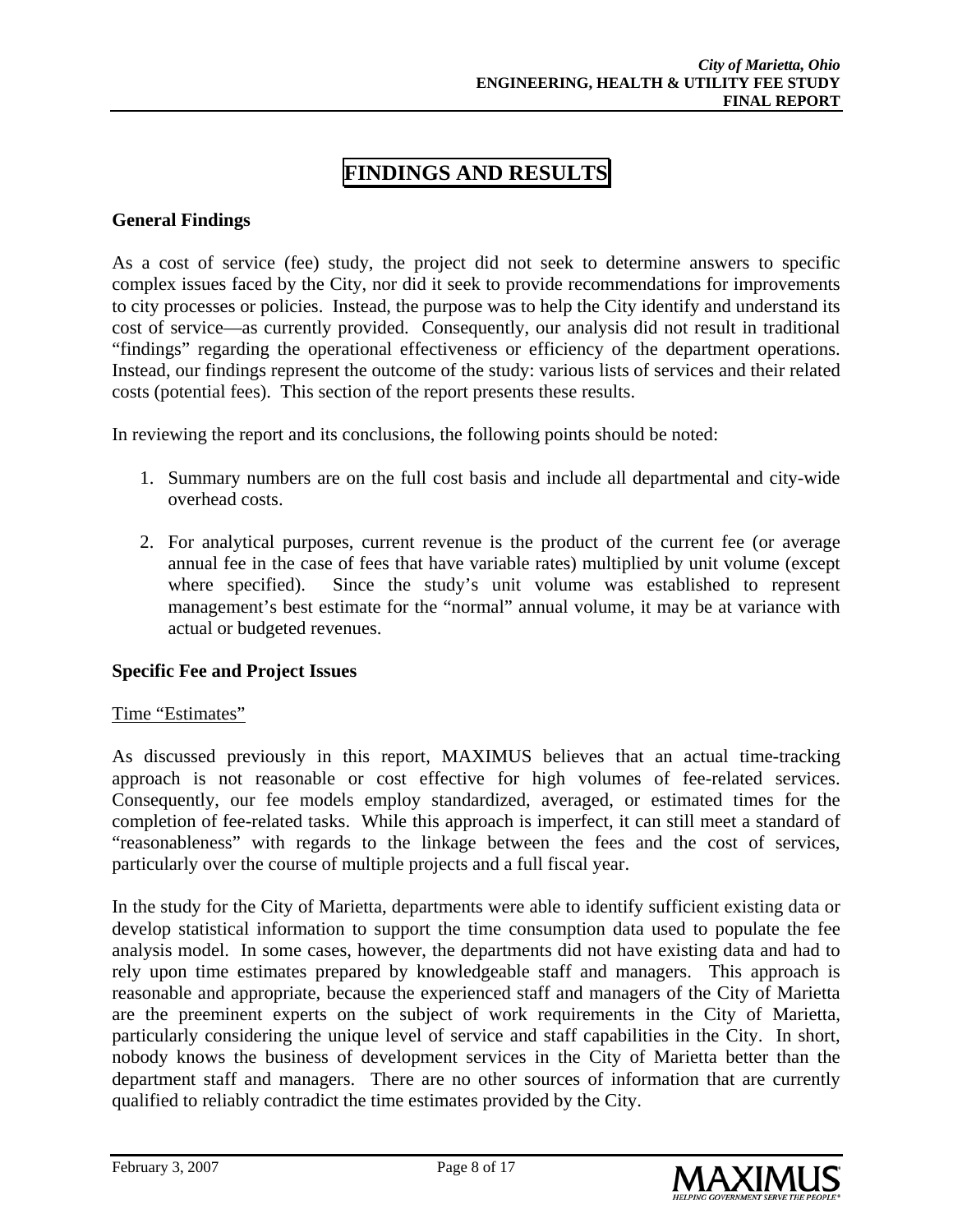The time estimates provided by the City underwent a rigorous internal review process that entailed multiple iterations and modification until all parties were satisfied that the estimates reflected reality. MAXIMUS directed the departments to provide estimates that represented standard projects—without skewing for "best-case" and "worst-case" scenarios. In addition, MAXIMUS conducted a "reasonableness test" by reviewing the time estimates and making sample comparisons with the fee schedules of other cities. Finally, we questioned the departments regarding the appearance of anomalies.

#### Cost of Debt Service as it Relates to Water and Wastewater Tap Fees

The calculation of the cost of the tap fees included what are considered routine operating and maintenance costs. As a result costs for debt-financed capital was excluded. This results in fee costs which are lower than if debt service costs, and/or "excess capital" costs are included.

The alternative would be to include the cost of debt service, with the understanding that the tap fee is acting as an impact fee whose purpose is to recover infrastructure costs already paid in part by existing customers.

In turn, the counter-argument to such a cost principle is to insure that the utility rates themselves are designed to recover debt service costs. However, it was not within the scope of this study to make the determination as to whether or not the City's existing rate structures were designed to recover debt service costs, or if the rates are doing so adequately.

#### Fee Level and Revenue Comparisons

As part of this study, the City and MAXIMUS created new fees and restructured other existing fees though consolidations, separations, and other requested fee changes. Consequently, the cost/revenue comparison was not practical in every case. Calculated costs were matched with current fees to determine existing subsidies or surpluses wherever possible.

#### Engineering Fees #1A, #1B and #3

These three fee services involve the permitting of building new or additional structures. Because the sizes of structures varied, a lump sum amount was first calculated for each service class based on the average-sized structure for each class. The lump sums were then dividied, based upon labor ratios, into fixed and variable costs. The variable cost was aligned with the varying size of the potential structures (in square feet.) Therefore, the larger structures, requiring more labor time for inspection, would pay accordingly.

Also, it was identified that the different rates for the different size structures allowed for a stepped, or "block" rate, accommodating economies of scale. As the size of the structure increases, the rate per square foot decreases.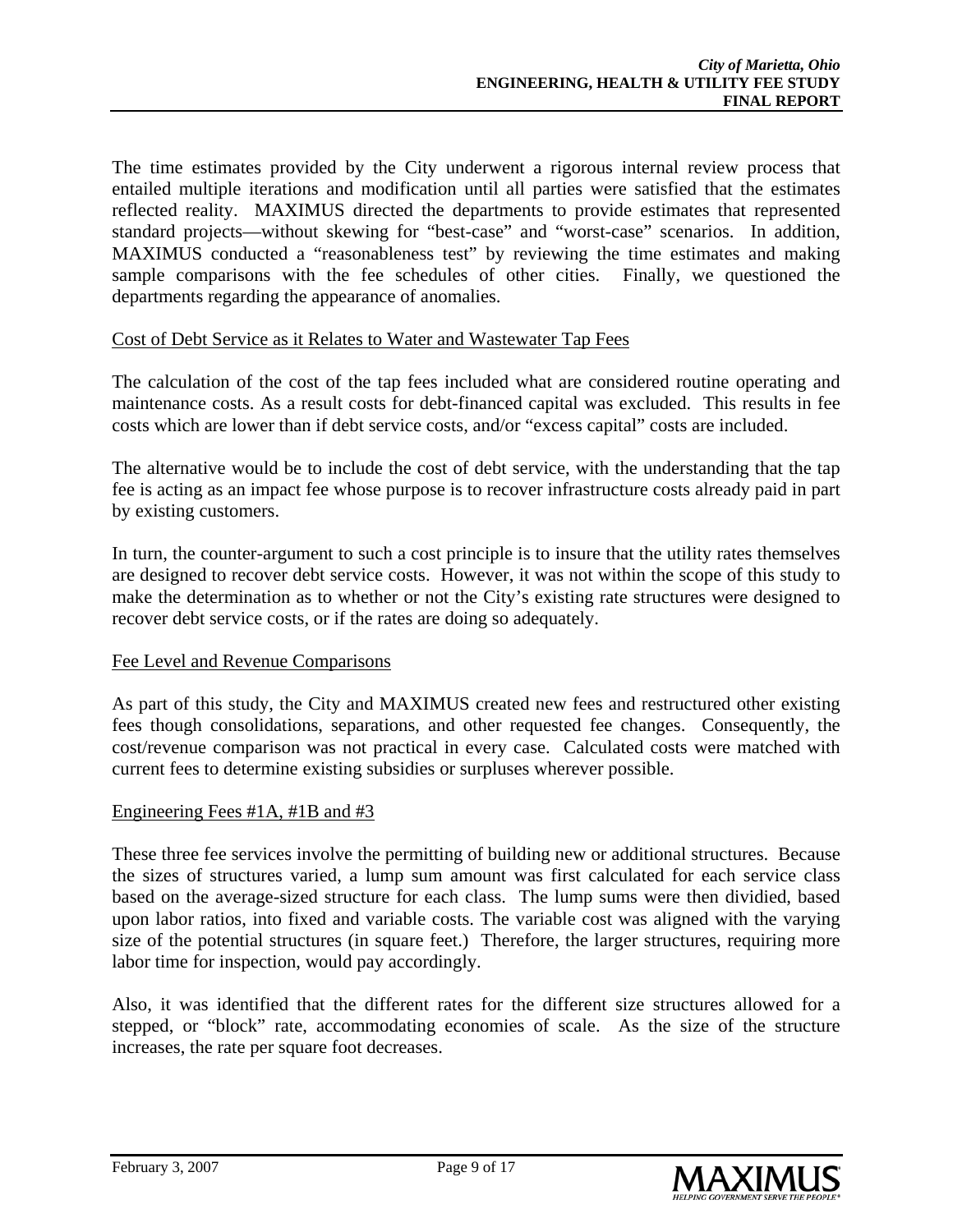The declining block rates for the three fees, which can be consolidated as a single building fee, are as follows:

First  $0 - 200$  square feet of structure = \$0.54 per square foot Next 800 square feet of structure  $= $0.39$  per square foot Remaining square feet of structure  $= $0.16$  per square foot

The fixed, administrative fee was determined to be \$110.

#### Fee-Services Contracted to Washington County

As part of the user fee study, MAXIMUS was enlisted to examine the City's current agreement with Washington County (see Appendix 5) to provide services, and to issue and administer commercial building permits within the City of Marietta. MAXIMUS made the following observations and conclusions:

- 1) The City's cost to perform inspection services is at a lower hourly rate than that of the services provided by the County. It might therefore make sense to discontinue contracting with the County. However, City personnel may not be able to accommodate the additional workload that such a change would create.
- **2)** Therefore, the City should consider revising and updating the agreement with the County, so as to improve the quality of reporting on services performed by the County. Current language in the agreement is fairly general. By adding specific language requiring a set level of reporting, the City can improve accountability and overall City-County communication, which would benefit both parties for purposes of planning and development. For example, it is common for economic development organizations to track both residential and commercial permitting as an indicator for economic growth in the community and surrounding area. The City can improve both accountability and communications between the City and the County by meeting routinely with the Washington County Building Permit Office and discussing the action steps necessary to share information and data associated with issuing building permits. Both the City and County currently utilize the permit, code enforcement and rental property tracking software package, "*Equalizer Building Department System*" published by BS&A Software of Bath, Michigan. The software offers a web application that allows a department to display its building permit data on a website and provides a real-time level of service for free to the municipality. This application, in turn, can charge users of the web site a convenience fee for the access. **Our recommendation to improve communications and to provide easy access to building permit data and information is for the City and County officials to meet, discuss and investigate this option as a potential solution.**

#### Fee-Services Which Over-recover Full Costs

It is common to find that an entity's fee schedule under-charges for the services it provides due to the infrequency with which such schedules tend to be updated. However, there may be a few

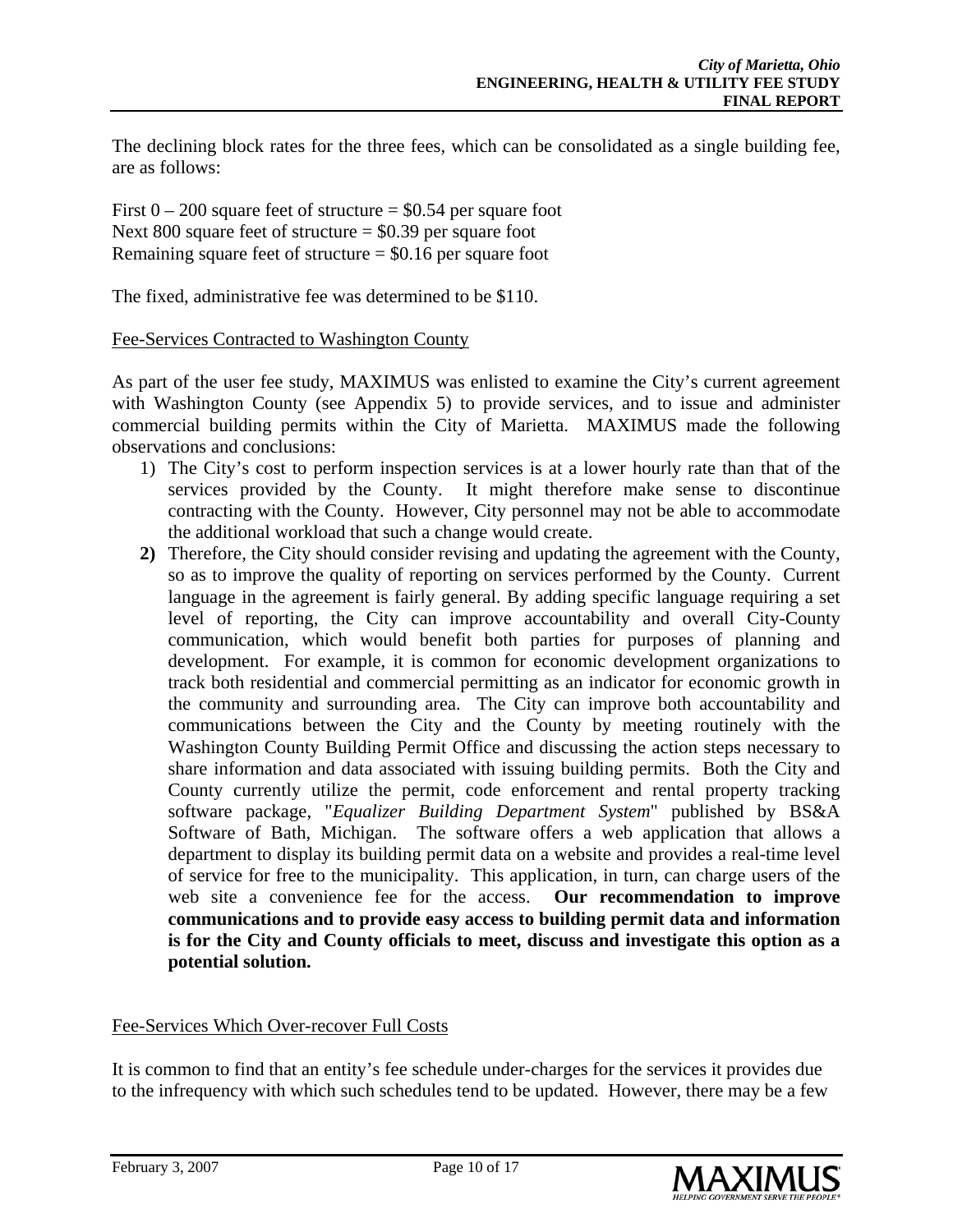services which are discovered to recover more than the full cost of service. In the case of the Marietta study there were very few services determined to over-recover their costs. In all cases, the difference was minimal. In all cases, because of the minimal difference, MAXIMUS recommended that the City simply continue to charge its existing fee.

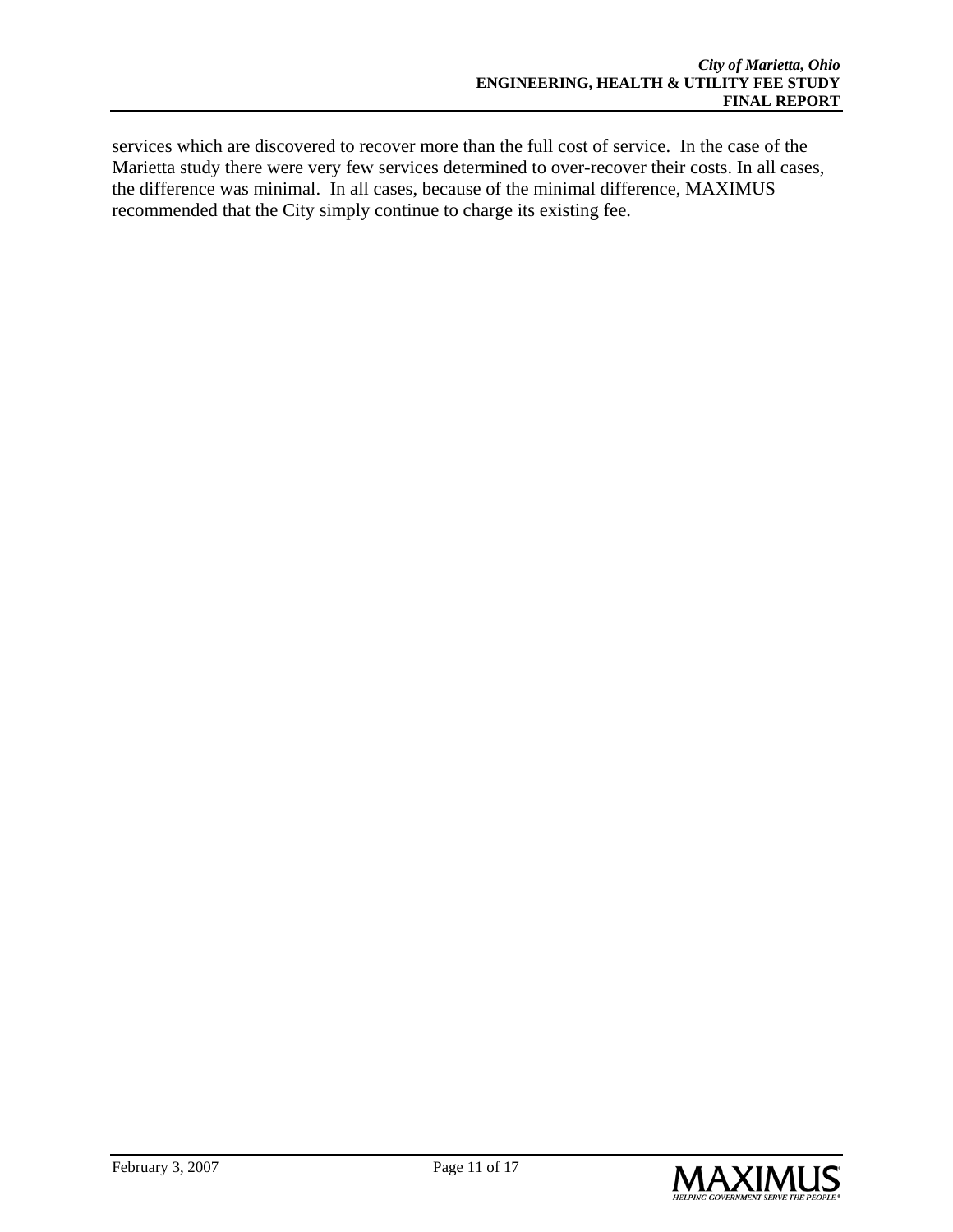## **CONCLUSION**

The City of Marietta Engineering Department engaged MAXIMUS to determine the full cost of fee-related building permits services provided to its citizens and businesses. MAXIMUS employed a proven and objective methodology to calculate the cost of the services, and we used our experience to help the City develop reasonable potential fees. City leaders can use this information to make more informed decisions and set fees to meet the fiscal and policy goals and objectives of the City.

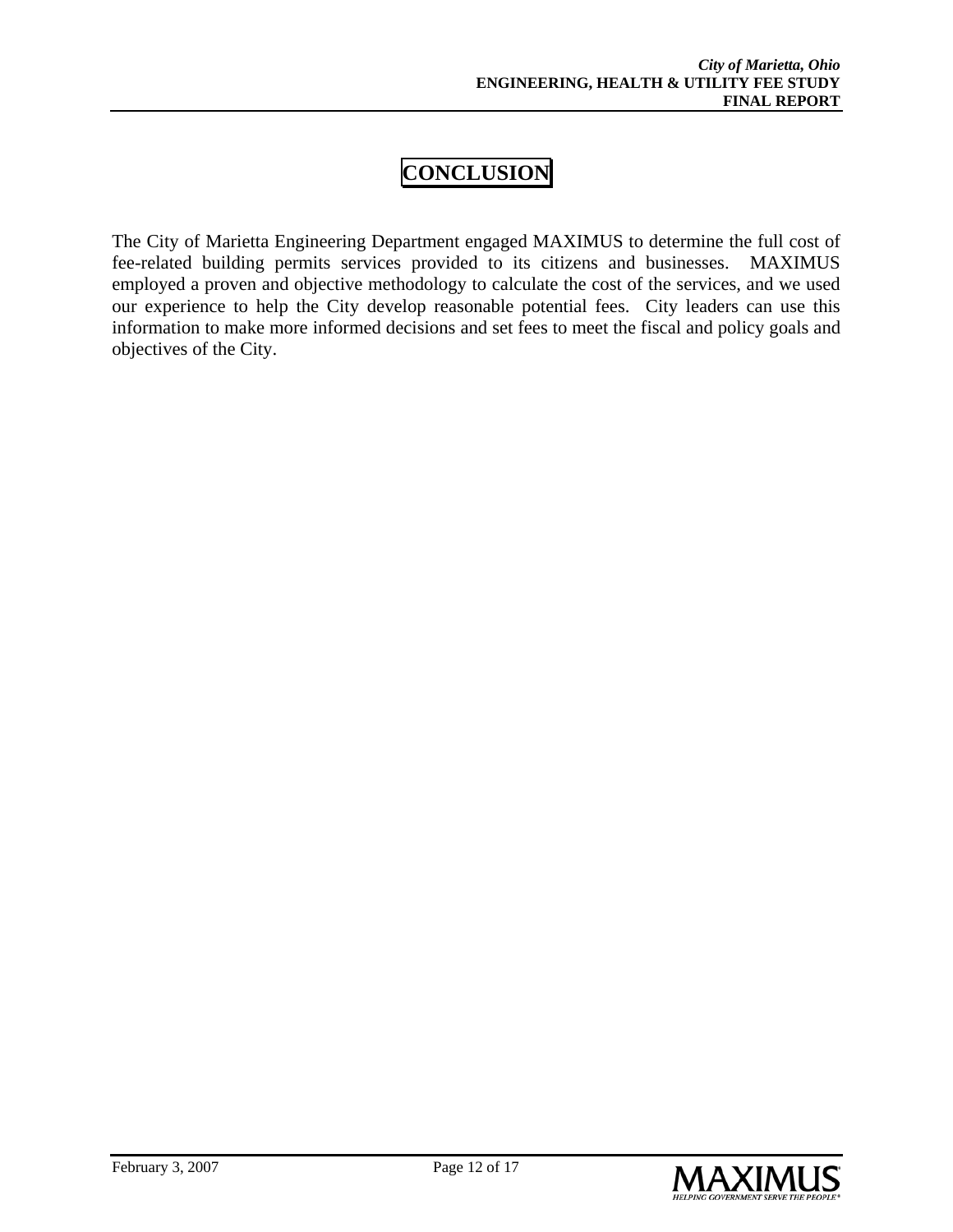#### **APPENDIX 1:**

#### **MAXFEES RESULTS: ENGINEERING USER FEES**

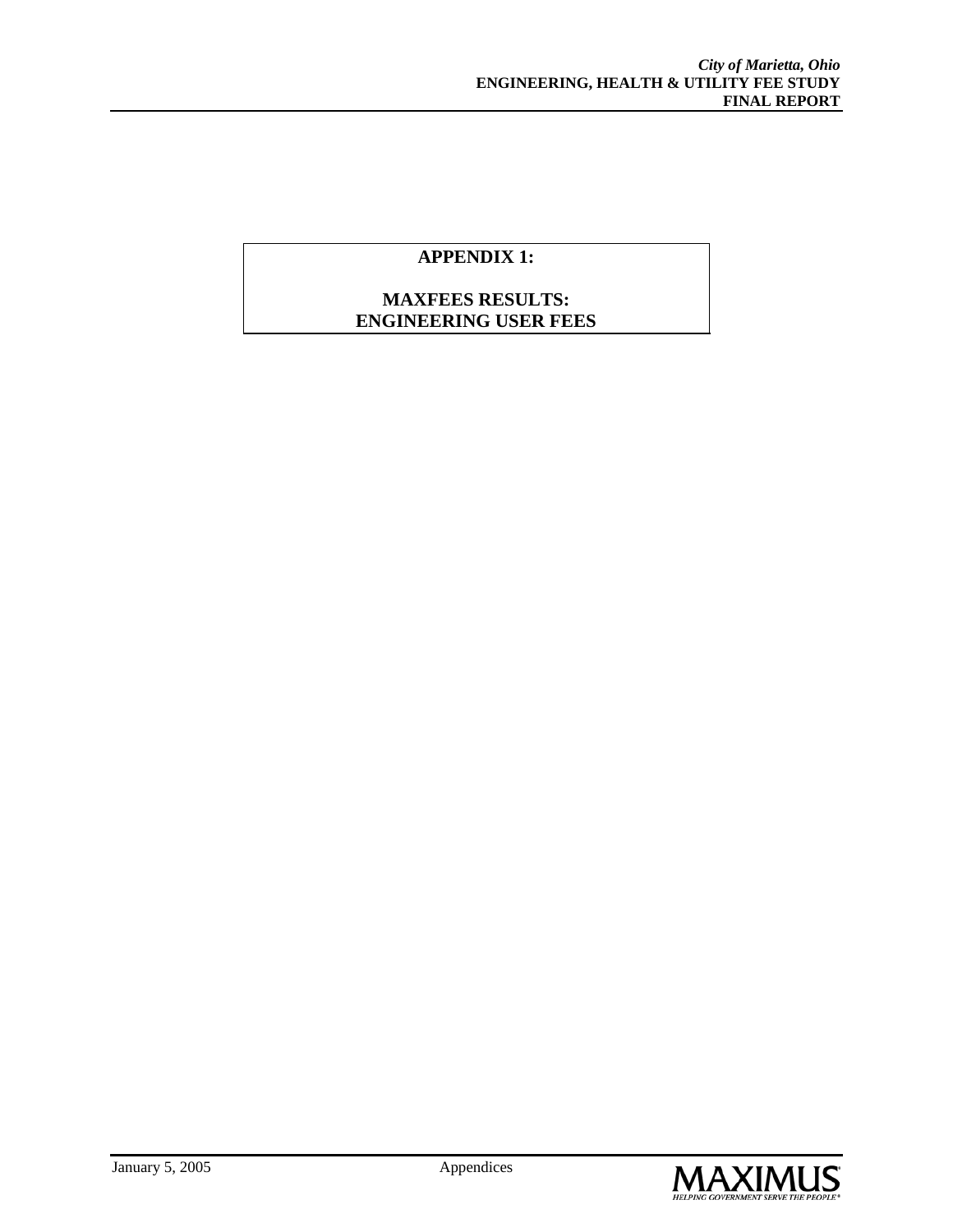#### **APPENDIX 1 MAXFEES RESULTS ENGINEERING DEPARTMENT USER FEES**

| Fee #          | Fee Area                                        | Recoverable<br>Units of<br>Service | Current<br>Fee | Current<br>Revenue | <b>Full Cost</b><br>per Unit | Total<br>Cost | Surplus<br>(Deficit) | Recommended<br>Fee | Revenue at<br>Recommended<br>Fee | Additional<br>Revenue |
|----------------|-------------------------------------------------|------------------------------------|----------------|--------------------|------------------------------|---------------|----------------------|--------------------|----------------------------------|-----------------------|
|                |                                                 |                                    |                |                    |                              |               |                      |                    |                                  |                       |
| ENG#1A         | <b>BUILDING - RES., NEW</b>                     |                                    | \$110.00       | \$770              | \$430.29                     | \$3,013       | (\$2,243)            | \$430.00           | \$3,010                          | \$2,240               |
| ENG#1B         | BUILDING - RES., ADDN. (GARAGE, DECK, ETC.)     | 110                                | \$25.00        | \$2,750            | \$270.32                     | \$29,736      | (\$26,986)           | \$270.00           | \$29,700                         | \$26,950              |
| <b>ENG#2</b>   | BUILDING - RES., ALTER.                         | 61                                 | \$20.00        | \$1,220            | \$174.26                     | \$10,630      | (\$9,410"            | \$174.00           | \$10,614                         | \$9,394               |
| ENG#3          | BUILDING - MINOR (SHED, MOBILE HOME, POOL, ETC) | 22                                 | \$20.00        | \$440              | \$238.27                     | \$5.242       | (\$4,802"            | \$238.00           | \$5.236                          | \$4,796               |
| ENG#4          | DEMOLITION - RES.                               | 30                                 | \$10.00        | \$300              | \$55.13                      | \$1,654       | (\$1,354)            | \$55.00            | \$1,650                          | \$1,350               |
| <b>ENG#5</b>   | <b>DEMOLITION - COM/IND</b>                     | $\mathsf{q}$                       | \$10.00        | \$90               | \$75.67                      | \$682         | (\$592)              | \$76.00            | \$684                            | \$594                 |
| <b>ENG#6</b>   | ZONING - COM., NEW                              | 98                                 | \$100.00       | \$9,800            | \$279.30                     | \$27,372      | (\$17,572)           | \$279.00           | \$27,342                         | \$17,542              |
| <b>ENG#7</b>   | ZONING - COM., SHED (LESS THAN 200 SF)          | $\mathbf{1}$                       | \$50.00        | \$50               | \$121.00                     | \$121         | (\$71                | \$121.00           | \$121                            | \$71                  |
| ENG#8          | ZONING - COM., RENOV. / ALTER.                  | $\mathbf{1}$                       | \$20.00        | \$20               | \$121.00                     | \$121         | (\$101               | \$121.00           | \$121                            | \$101                 |
| <b>ENG#9</b>   | ZONING - COM., ANTENNAE & SIGNAGE               | $\mathbf{1}$                       | \$10.00        | \$10               | \$103.00                     | \$103         | $($ \$93             | \$103.00           | \$103                            | \$93                  |
| <b>ENG #10</b> | FLOOD PLAIN PERMIT - RES.                       | 26                                 | \$10.00        | \$260              | \$151.19                     | \$3,931       | (\$3,671             | \$151.00           | \$3,926                          | \$3,666               |
| <b>ENG #11</b> | FLOOD PLAIN PERMIT - COM.                       | 60                                 | \$10.00        | \$600              | \$215.27                     | \$12,917      | (\$12,317            | \$215.00           | \$12,900                         | \$12,300              |
| <b>ENG #12</b> | <b>USE &amp; OCCUPANCY</b>                      | 123                                | \$5.00         | \$615              | \$87.13                      | \$10,717      | (\$10, 102           | \$87.00            | \$10,701                         | \$10,086              |
| ENG #13        | STREET ACCESS - RES.                            | 17                                 | \$10.00        | \$170              | \$87.24                      | \$1,484       | (\$1,314)            | \$87.00            | \$1,479                          | \$1,309               |
| <b>ENG #14</b> | STREET ACCESS - COM.                            | 6                                  | \$20.00        | \$120              | \$87.17                      | \$524         | (\$404)              | \$87.00            | \$522                            | \$402                 |
| <b>ENG #15</b> | <b>ROW USE</b>                                  | 38                                 | \$20.00        | \$760              | \$119.16                     | \$4,529       | (\$3,769)            | \$119.00           | \$4,522                          | \$3,762               |
| <b>ENG #16</b> | ZONING VARIANCE - APPLICATION                   | 49                                 | \$50.00        | \$2,450            | \$252.41                     | \$12,369      | (\$9,919)            | \$252.00           | \$12,348                         | \$9,898               |
| <b>ENG #17</b> | ZONING VARIANCE - CERTIFICATE                   | 40                                 | \$20.00        | \$800              | \$27.60                      | \$1,104       | (\$304)              | \$28.00            | \$1,120                          | \$320                 |
| <b>ENG #18</b> | FLOOD PLAIN VARIANCE - APPLICATION              | $\overline{2}$                     | \$10.00        | \$20               | \$174.00                     | \$348         | (\$328)              | \$174.00           | \$348                            | \$328                 |
| ENG #19        | FLOOD PLAIN VARIANCE - CERTIFICATE              | $\mathbf{1}$                       | \$20.00        | \$20               | \$28.00                      | \$28          | $($ \$8)             | \$28.00            | \$28                             | \$8                   |
| <b>ENG #20</b> | COPY - ZONING CODE                              | 83                                 | \$10.00        | \$830              | \$11.54                      | \$958         | (\$128)              | \$12.00            | \$996                            | \$166                 |
| ENG #21        | COPY - FLOOD CODE                               | 28                                 | \$5.00         | \$140              | \$11.50                      | \$322         | ( \$182)             | \$12.00            | \$336                            | \$196                 |
| <b>ENG #22</b> | COPY - LAND DEVELOPMENT CODE                    | $\mathbf{1}$                       | \$7.80         | \$8                | \$12.00                      | \$12          | $($ \$4              | \$12.00            | \$12                             | \$4                   |
| <b>ENG #23</b> | COPY - SUBDIVISION REGS                         | 11                                 | \$5.00         | \$55               | \$11.64                      | \$129         | (\$74)               | \$12.00            | \$132                            | \$77                  |
| <b>ENG #24</b> | COPY - MAPS, SMALL                              | 186                                | \$1.00         | \$186              | \$11.54                      | \$2,147       | (\$1,961]            | \$12.00            | \$2,232                          | \$2,046               |
| <b>ENG #25</b> | COPY - MAPS, LARGE                              | 8                                  | \$5.00         | \$40               | \$11.38                      | \$92          | (\$52)               | \$11.40            | \$91                             | \$51                  |
| <b>ENG #26</b> | COPY - MISC                                     | 725                                | \$0.05         | \$37               | \$0.04                       | \$30          | \$7                  | \$0.05             | \$37                             | \$0                   |
| <b>ENG #27</b> | LAND DEVELOPMENT PERMIT, <1 AC                  | 6                                  | \$25.00        | \$150              | \$107.50                     | \$645         | (\$495               | \$108.00           | \$648                            | \$498                 |
| <b>ENG #28</b> | LAND DEVELOPMENT PERMIT, 1-5 AC                 |                                    | \$50.00        | \$50               | \$107.00                     | \$107         | (\$57                | \$107.00           | \$107                            | \$57                  |
| <b>ENG #29</b> | LAND DEVELOPMENT PERMIT, >5 AC                  |                                    | \$100.00       | \$100              | \$107.00                     | \$107         | (57)                 | \$107.00           | \$107                            | \$7                   |
|                |                                                 |                                    |                |                    |                              |               |                      |                    |                                  |                       |
|                | <b>Total User Fee Activities</b>                |                                    |                | \$22,861           |                              | \$131,174     | (\$108,313)          |                    | \$131,173                        | \$108,312             |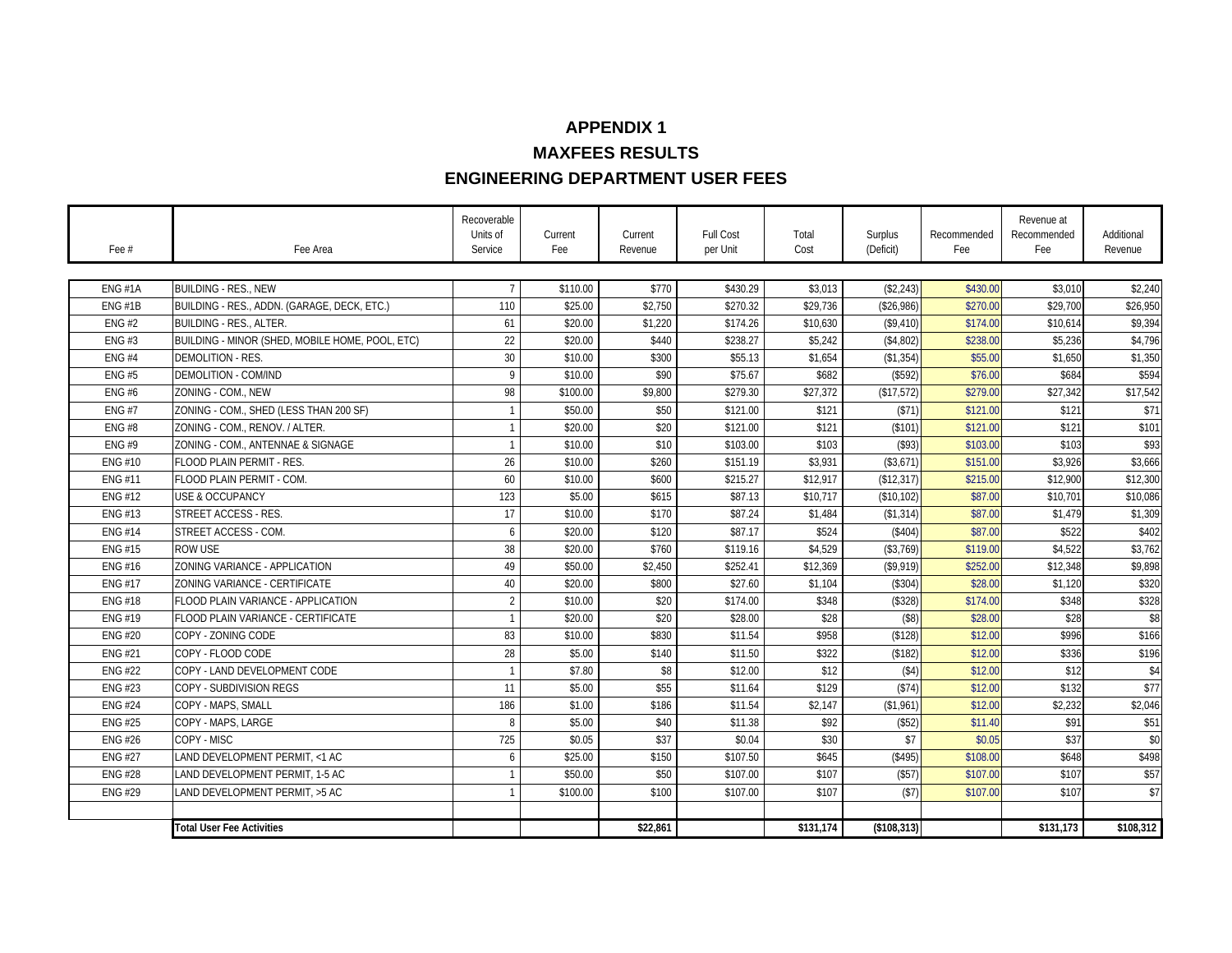### **APPENDIX 2:**

#### **MAXFEES RESULTS: HEALTH USER FEE**

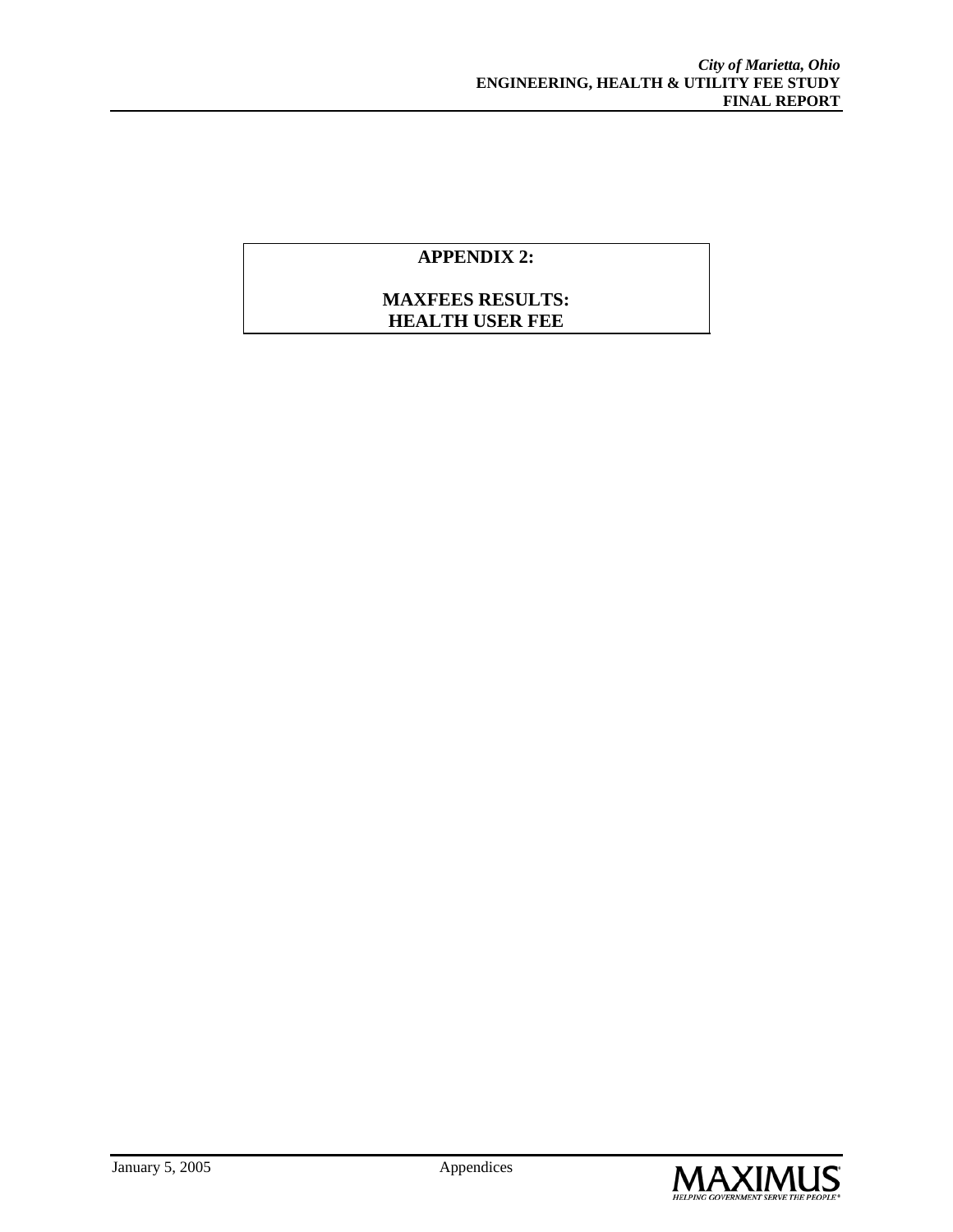### **APPENDIX 2MAXFEES RESULTS HEALTH DEPARTMENT USER FEE**

| Fee # | Fee Area               | Recoverable<br>Units of<br>Service | Current<br>Fee | Current<br>Revenue | Full Cost<br>per Unit | Total<br>Cost | Surplus<br>(Deficit) | Recommended<br>Fee | Revenue at<br>Recommended<br>Fee | Additional<br>Revenue |
|-------|------------------------|------------------------------------|----------------|--------------------|-----------------------|---------------|----------------------|--------------------|----------------------------------|-----------------------|
|       |                        |                                    |                |                    |                       |               |                      |                    |                                  |                       |
|       | <b>Plumbing Permit</b> |                                    | \$75.50        | \$831              | \$66.36               | \$730         | \$10                 | \$75.50            | \$831                            | \$0                   |
|       | <b>Grand Total</b>     |                                    |                | \$831              |                       | \$730         | \$101                |                    | \$831                            | \$0                   |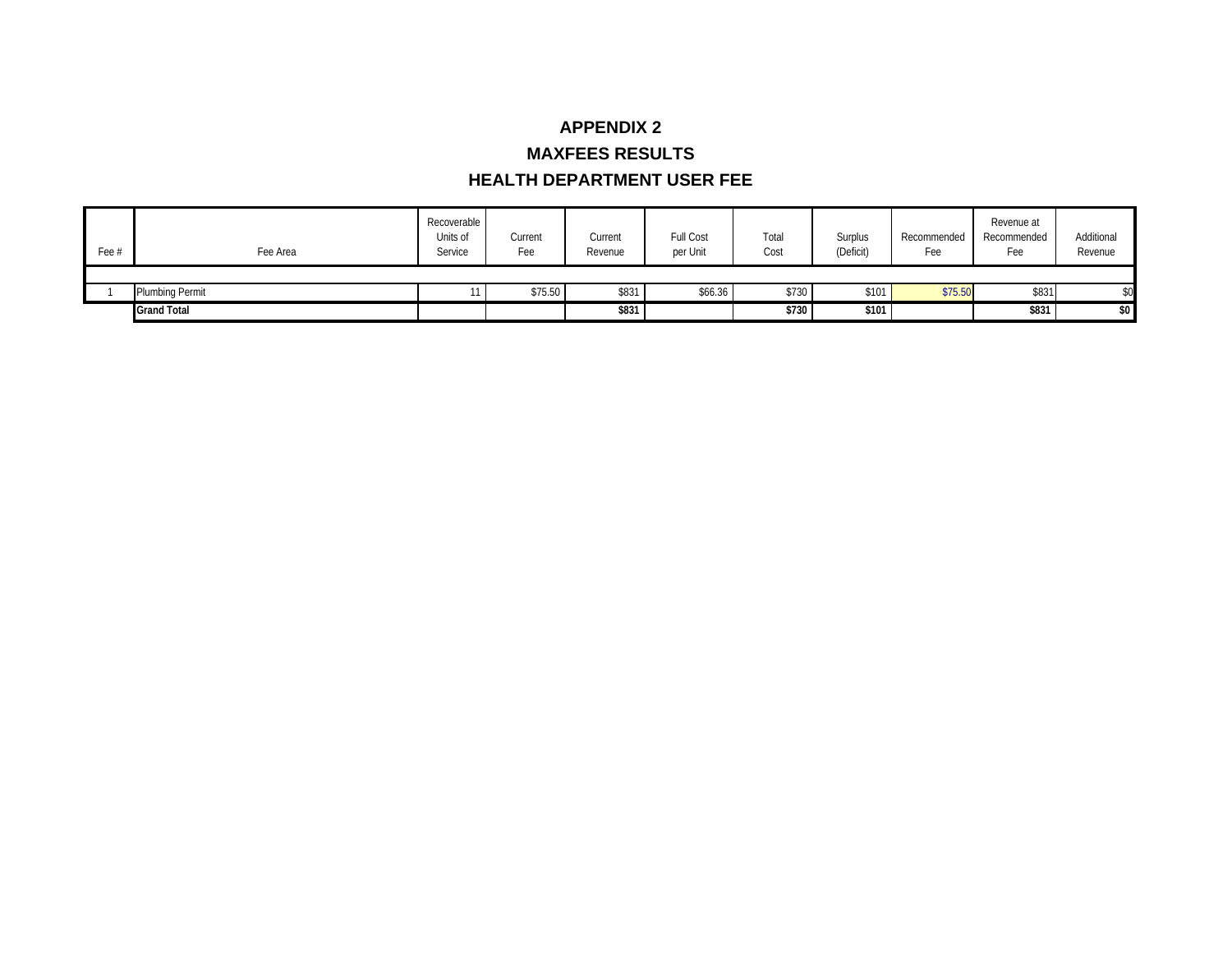### **APPENDIX 3:**

#### **MAXFEES RESULTS: WATER UTILITY USER FEES**

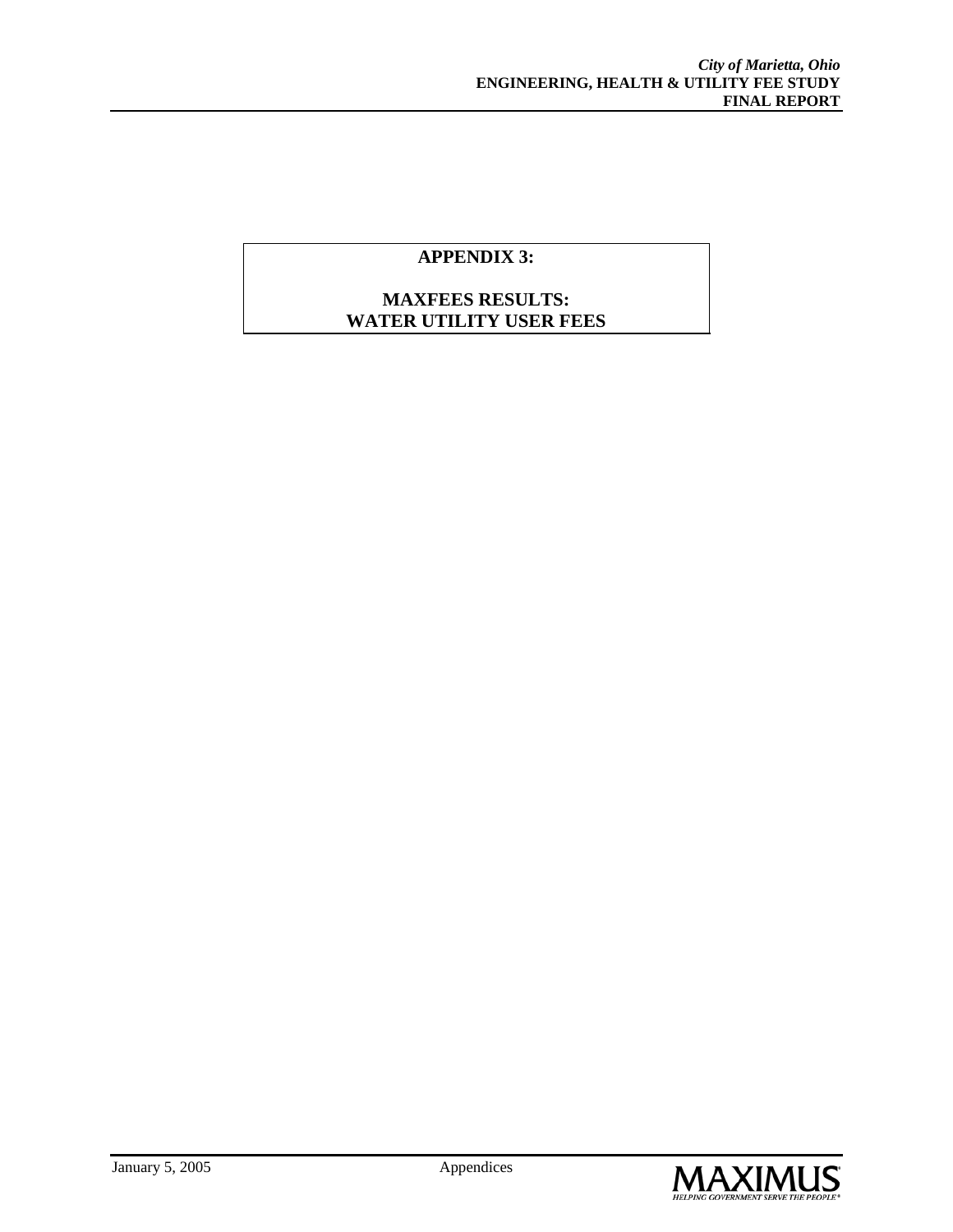#### **APPENDIX 3MAXFEES RESULTSWATER DEPARTMENT USER FEES**

#### Fee # Fee Area Recoverable Units of ServiceCurrent FeeCurrent RevenueFull Cost per Unit Total CostSurplus (Deficit) Recommended FeeRevenue at Recommended FeeAdditional RevenueWTR #1 WATER CONNECTION, 3/4" TAP 7 \$400.00 \$2,800 \$663.00 \$4,641 (\$1,841) \$663.00 \$4,641 \$1,841 WTR #2 WATER CONNECTION, 1" TAP 1 3500.00 \$500.00 \$662.00 \$662.00 \$662.00 \$500,00 \$662.00 \$162 WTR #3 WATER CONNECTION, 2" TAP 2 \$600.00 \$1,200 \$662.50 \$1,325 (\$125) \$663.00 \$1,326 \$126 WTR #4 WATER CONNECTION. 4" TAP 1 \$1,350.00 \$1,350.00 \$1,350 \$1,048.00 \$1,048.00 \$1,048.00 \$1,048.00 \$1,048 -\$302 WTR #5 WATER CONNECTION, 6" TAP 2 \$1,850.00 \$1,850.00 \$1,048.00 \$1,048.00 \$2,096 \$1,604 \$1,048.00 \$2,096 -\$1,604 WTR #6 WATER CONNECTION, 8" TAP 1 \$2,600,00 \$2,600,00 \$1,048,00 \$1,048,00 \$1,052 \$1,048,00 \$1,048 -\$1,552 WTR #7 WATER CONNECTION APPLICATION 1900 15 \$20.00 \$27.00 \$405 \$405 \$30.33 \$455 (\$50) \$30.00 \$450 \$450 \$450 \$45 WTR #8 SET METER / TRANSFER SERVICE | 1,088 \$11.25 \$12,240 \$136.18 \$148,164 (\$135,924) \$136.00 \$147,968 \$135,728 WTR #9 FROZEN METER, 5/8" METER 6510 \$2510 \$10 \$10 \$85.00 \$850 \$136.10 \$1,361 (\$511) \$136.00 \$1,360 \$510 \$1,360 WTR #10 SEASONAL METER CHANGE | 31 31 \$20.00 \$620 \$136.16 \$4,221 (\$3,601) \$136.00 \$4,216 \$3,596 WTR #11 METER ACCURACY TEST, 5/8" METER 1 325.00 \$25 \$243.00 \$243.00 \$243 (\$218) \$243.00 \$243 \$218 WTR #12 RECONNECT, REG HRS \$20.00 | \$10,280 | \$29.35 | \$20,226 | \$9,946) \$39.00 \$20,046 \$9,766 \$9,766 WTR #13 RECONNECT, AFTER HRS | 13 | \$70.00 | \$910 | \$35.85 | \$5,017 | \$386.00 | \$5,018 | \$4,108 | WTR #15 (FUTURE) BACKFLOW PREVENTION. RESIDENTIAL 550 \$55,00 \$0.00 \$0.00 \$0.5481 \$35,481 \$35,481 \$65.00 \$35.750 \$35,750 WTR #16 (FUTURE) BACKFLOW PREVENTION, NON-RESIDENTIAL 1,140 \$0.00 \$0.00 \$00 \$109,973 (\$108,973) \$96.00 \$109,440 \$109,440 **Grand Total\$37,480 \$334,961 (\$297,481) \$335,312 \$297,832**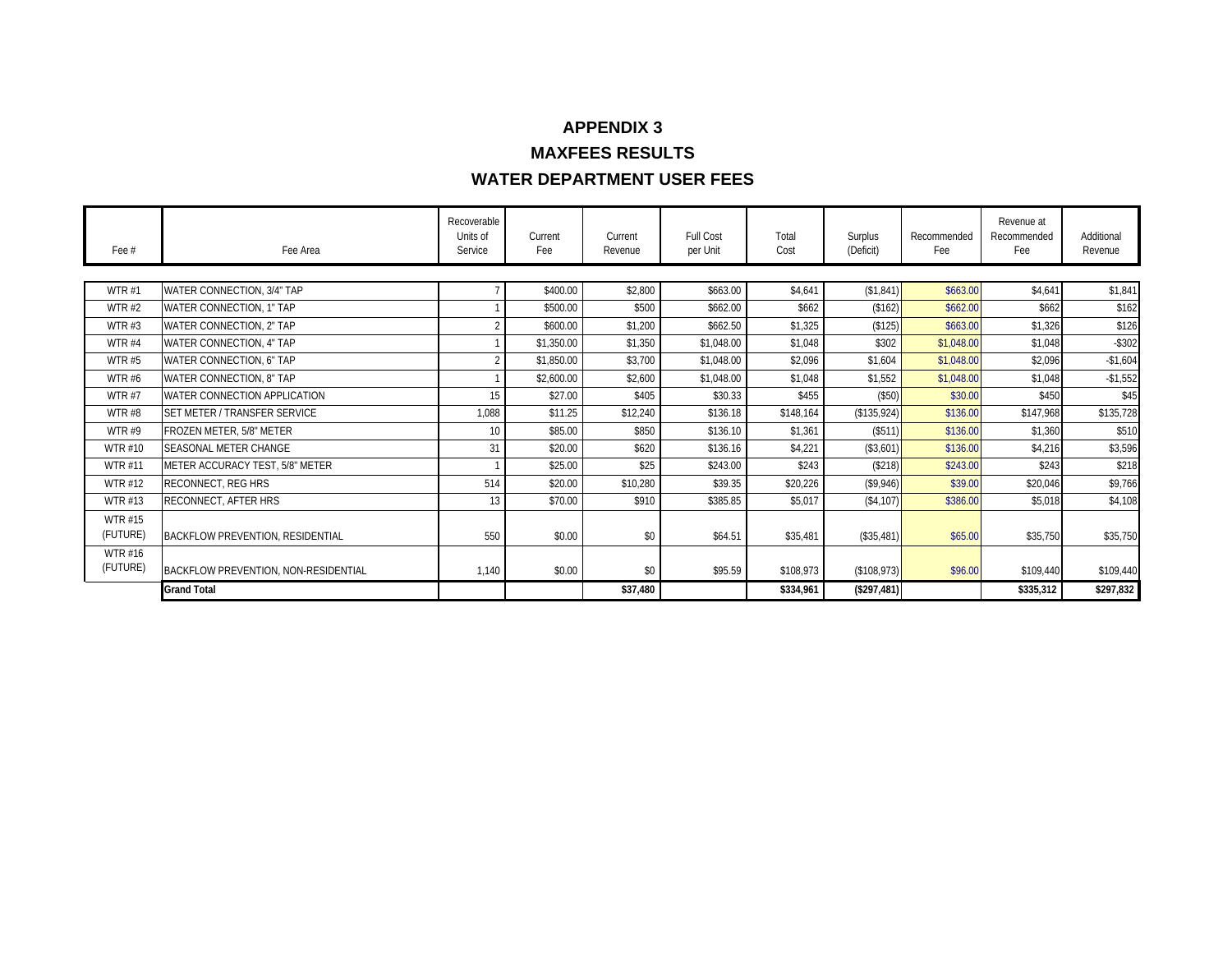#### **APPENDIX 4:**

### **MAXFEES RESULTS: WASTEWATER UTILITY USER FEES**

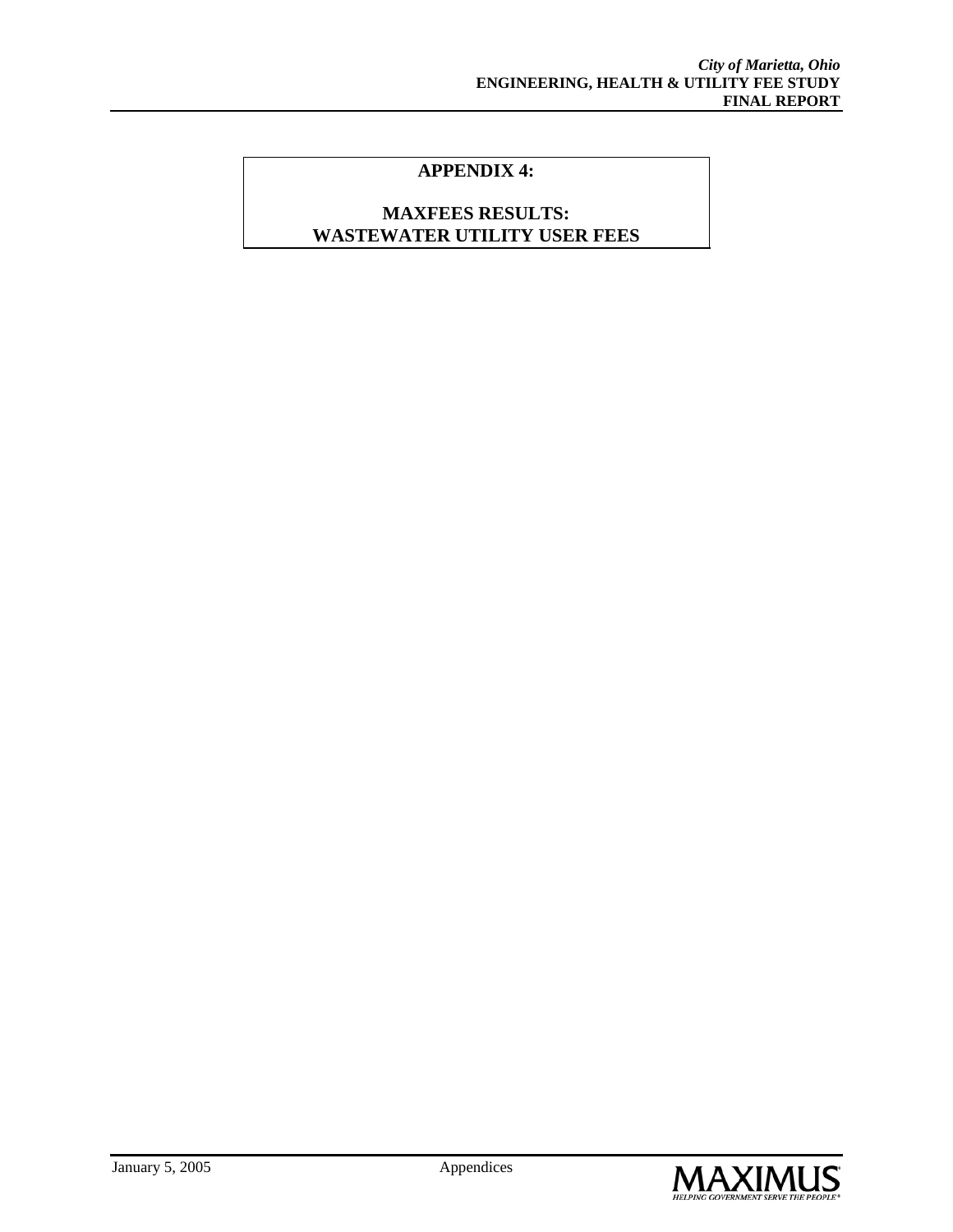#### **APPENDIX 4MAXFEES RESULTSWASTEWATER DEPARTMENT USER FEES**

#### Fee # Fee Area Recoverable Units of ServiceCurrent FeeCurrent RevenueFull Cost per Unit Total CostSurplus (Deficit) Recommended FeeRevenue at Recommended FeeAdditional RevenueWWT #1 SERVICE CONNECTION, WASTEWATER, RESIDENTIAL | 7 \$560.00 \$2,800 \$3,920 \$6,720 \$6,720 \$6,720 \$6,720 \$6,720 WWT #2 SERVICE CONNECTION, WASTEWATER, COMMERCIAL | 2 \$770.00 \$1,540 \$960.50 \$1,921 (\$381) \$961.00 \$1,922 \$382 WWT #3 SERVICE CONNECTION. WASTEWATER. INDUSTRIAL | 1 \$600.00 \$600 \$1,350.00 \$1,350.00 \$1,350 \$1,350.00 \$1,350 WWT PROP #1 SURCHARGE FOR CONNECT. OUTSIDE CITY 1 \$0.00 \$0 \$77.00 \$77 (\$77) \$77.00 \$77 \$77.00 \$77 \$77 WWT PROP #2 SERVICE CONNECTION, WASTEWATER, APPLICATION 10 \$0.00 \$0 \$16.20 \$162 (\$162) \$16.00 \$160 \$160 \$160 WWT REF #1 EO II (BILLABLE HR) 1 \$31.98 N/A \$56.00 \$56 N/A \$56.00 \$56 N/A WWT REF #2 FOREMAN (BILLABLE HR) 1 \$44.42 N/A \$73.00 \$73 N/A \$73.00 \$73 N/A \$73.00 \$73 WWT REF #3 LABORER (BILLABLE HR) 1 \$17.67 N/A \$33.00 \$33 N/A \$33.00 \$33 N/A WWT REF #4 TAPPER (BILLABLE HR) 1 \$31.33 N/A \$56.00 \$56 N/A \$56.00 \$56 N/A WWT REF #5 CHEMIST (BILLABLE HR) 1 \$36.89 N/A \$62.00 \$62 N/A \$62.00 \$62 N/A WWT REF #6 WWT SUPER (BILLABLE HR) 1 \$46.41 N/A \$76.00 \$76 N/A \$76.00 \$76 \$76.00 \$76 N/A **Grand Total\$6,060 \$10,230 (\$4,170) \$10,229 \$4,169**